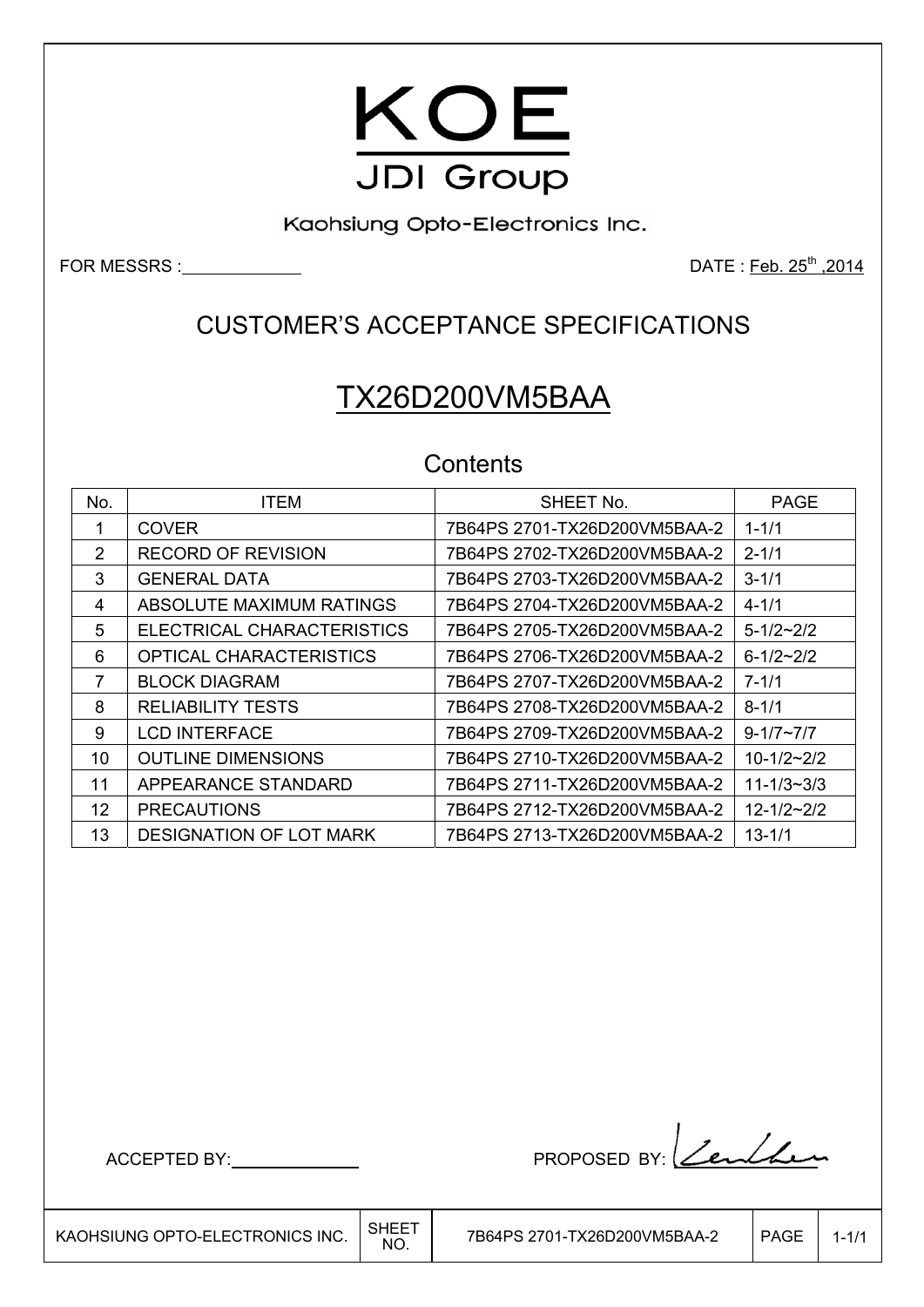|             | 2. RECORD OF REVISION            |                     |                               |      |           |
|-------------|----------------------------------|---------------------|-------------------------------|------|-----------|
| <b>DATE</b> | SHEET No.                        |                     | <b>SUMMARY</b>                |      |           |
| Feb. 25,'14 | 7B64PS 2709-<br>TX26D200VM5BAA-2 | Revised:            | 9.1 INTERFACE PIN CONNECTIONS |      |           |
|             | Page 9 - 1/7                     |                     | Pin Assignment Correction     |      |           |
|             |                                  |                     |                               |      |           |
|             |                                  |                     |                               |      |           |
|             |                                  |                     |                               |      |           |
|             |                                  |                     |                               |      |           |
|             |                                  |                     |                               |      |           |
|             |                                  |                     |                               |      |           |
|             |                                  |                     |                               |      |           |
|             |                                  |                     |                               |      |           |
|             |                                  |                     |                               |      |           |
|             |                                  |                     |                               |      |           |
|             |                                  |                     |                               |      |           |
|             |                                  |                     |                               |      |           |
|             |                                  |                     |                               |      |           |
|             |                                  |                     |                               |      |           |
|             |                                  |                     |                               |      |           |
|             |                                  |                     |                               |      |           |
|             |                                  |                     |                               |      |           |
|             |                                  |                     |                               |      |           |
|             |                                  |                     |                               |      |           |
|             |                                  |                     |                               |      |           |
|             |                                  |                     |                               |      |           |
|             |                                  |                     |                               |      |           |
|             |                                  |                     |                               |      |           |
|             |                                  |                     |                               |      |           |
|             |                                  |                     |                               |      |           |
|             |                                  |                     |                               |      |           |
|             |                                  |                     |                               |      |           |
|             |                                  |                     |                               |      |           |
|             |                                  |                     |                               |      |           |
|             |                                  |                     |                               |      |           |
|             |                                  |                     |                               |      |           |
|             |                                  |                     |                               |      |           |
|             |                                  |                     |                               |      |           |
|             | KAOHSIUNG OPTO-ELECTRONICS INC.  | <b>SHEET</b><br>NO. | 7B64PS 2702-TX26D200VM5BAA-2  | PAGE | $2 - 1/1$ |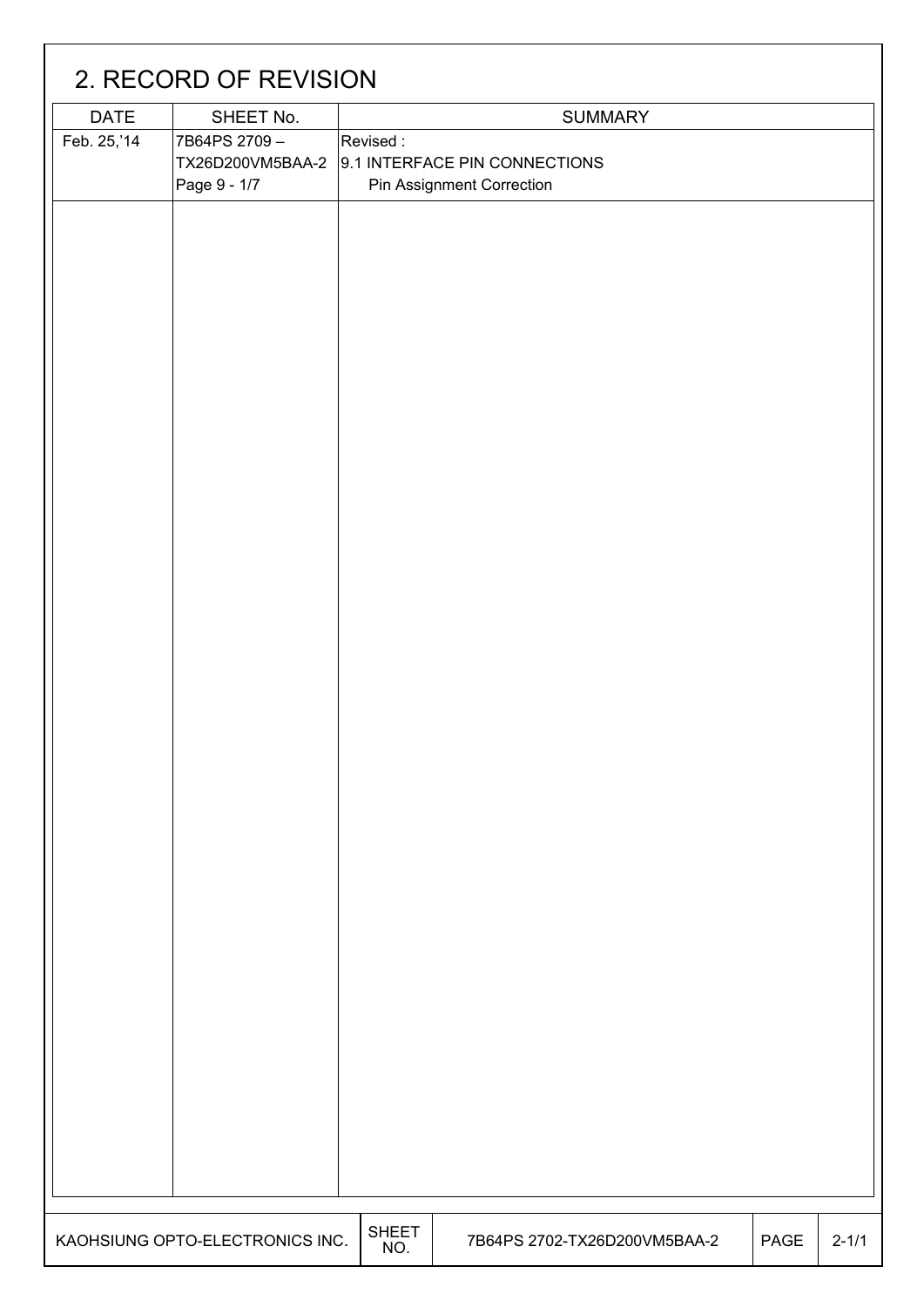## 3. GENERAL DATA

## 3.1 DISPLAY FEATURES

This module is a 10.4" SVGA of 4:3 format amorphous silicon TFT. The pixel format is vertical stripe and sub pixels are arranged as R(red), G(green), B(blue) sequentially. This display is RoHS compliant, and COG (chip on glass) technology and LED backlight are applied on this display.

| Part Name                      | TX26D200VM5BAA                         |
|--------------------------------|----------------------------------------|
| <b>Module Dimensions</b>       | 230.0(W) mm x 180.2(H) mm x 10.1(D) mm |
| <b>LCD Active Area</b>         | 211.2(W) mm x 158.4(H) mm              |
| Dot Pitch                      | $0.264(W)$ mm x $0.264(H)$ mm          |
| Resolution                     | 800 x 3(RGB)(W) x 600(H) Dots          |
| <b>Color Pixel Arrangement</b> | R, G, B Vertical Stripe                |
| LCD Type                       | Transmissive Color TFT; Normally White |
| Display Type                   | <b>Active Matrix</b>                   |
| Number of Colors               | 16.7M Colors (8-bit RGB)               |
| <b>Backlight</b>               | Light Emitting Diode (LED)             |
| Weight                         | 380g                                   |
| Interface                      | LVDS; 20 pins                          |
| Power Supply Voltage           | 3.3V for LCD; 12V for Backlight        |
| Power Consumption              | 1.16W for LCD; 5.28W for Backlight     |
| <b>Viewing Direction</b>       | <b>Super Wide Version</b>              |

 $\overline{\phantom{a}}$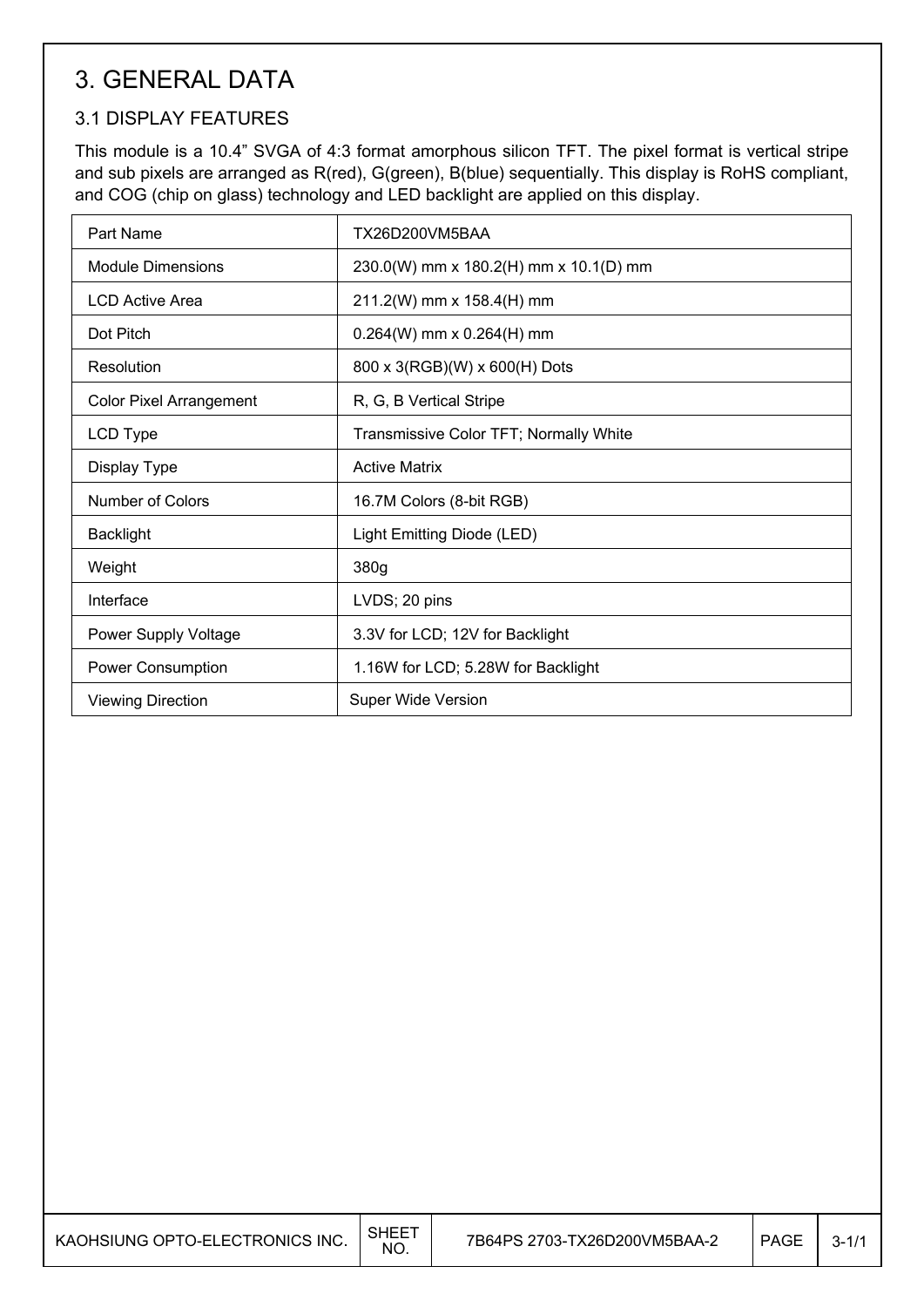# 4. ABSOLUTE MAXIMUM RATINGS

I

I

| Item                           | Symbol                      | Min.   | Max.          | Unit         | Remarks |
|--------------------------------|-----------------------------|--------|---------------|--------------|---------|
| <b>Supply Voltage</b>          | $V_{DD}$                    |        | 5.0           |              |         |
| Input Voltage of Logic         |                             | $-0.3$ | $V_{DD}$ +0.3 |              | Note 1  |
| <b>Operating Temperature</b>   | l op                        | $-30$  | 80            | $^{\circ}$ C | Note 2  |
| Storage Temperature            | l st                        | $-30$  | 80            | $^{\circ}$ C | Note 2  |
| <b>Backlight Input Voltage</b> | $\mathsf{V}_{\mathsf{LED}}$ | $\,$   | 15            |              |         |

Note 1: The rating is defined for the signal voltages of the interface such as CLK and pixel data pairs.

- Note 2: The maximum rating is defined as above based on the chamber temperature, which might be different from ambient temperature after assembling the panel into the application. Moreover, some temperature-related phenomenon as below needed to be noticed:
	- Background color, contrast and response time would be different in temperatures other than  $25^{\circ}$ C.

- Operating under high temperature will shorten LED lifetime.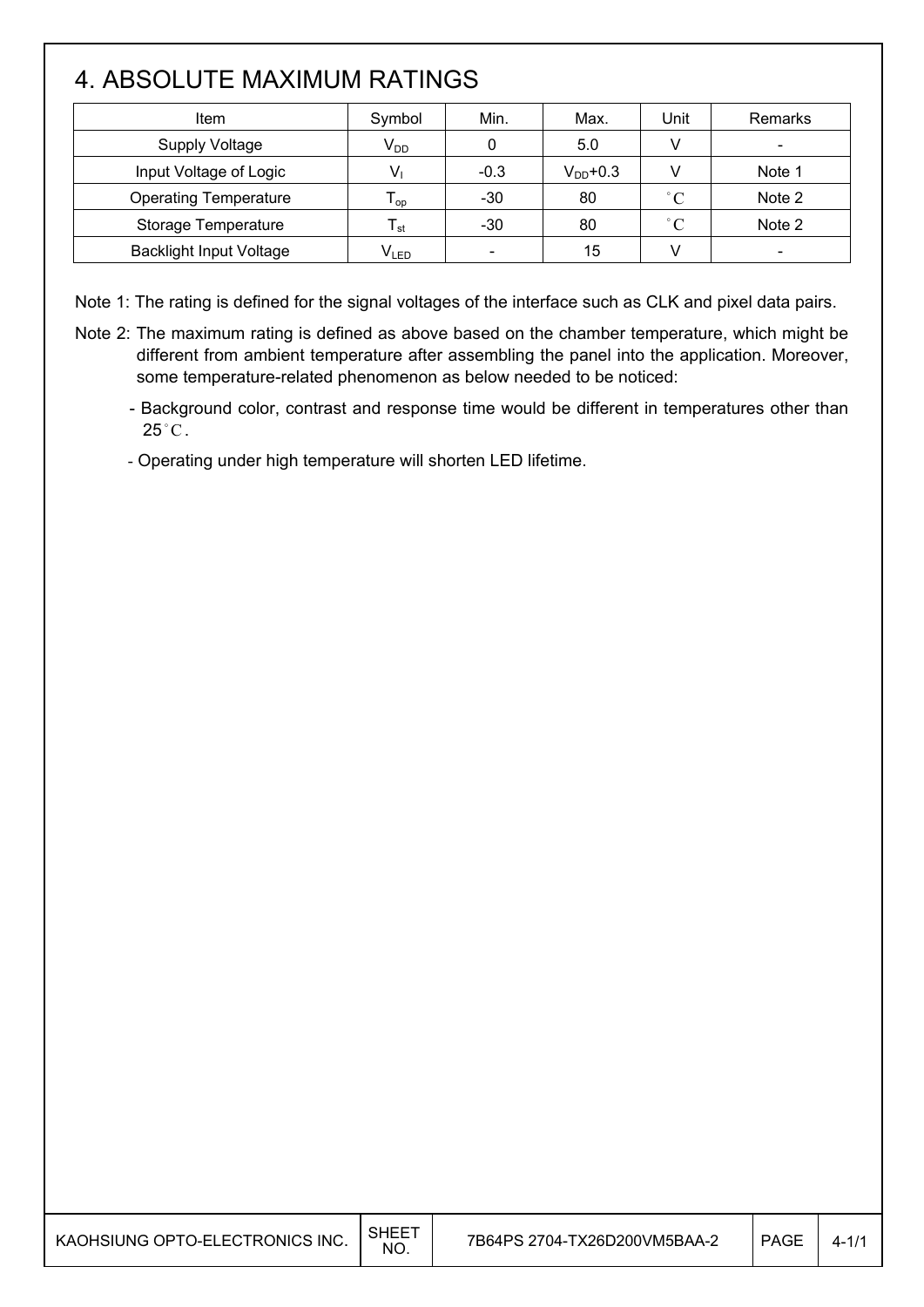# 5. ELECTRICAL CHARACTERISTICS

### 5.1 LCD CHARACTERISTICS

| Item                   | Symbol                 | Condition                 | Min.   | Typ. | Max.                         | Unit       | Remarks                      |
|------------------------|------------------------|---------------------------|--------|------|------------------------------|------------|------------------------------|
| Power Supply Voltage   | $V_{DD}$               |                           | 3.0    | 3.3  | 3.6                          | V          | $\qquad \qquad \blacksquare$ |
|                        | $V_1$                  | "H" level                 |        |      | $+100$                       |            | Note 1                       |
| Input Voltage of Logic |                        | "L" level                 | $-100$ |      | $\qquad \qquad \blacksquare$ | mV         |                              |
| Power Supply Current   | <b>I</b> <sub>DD</sub> | $V_{DD}$ - $V_{SS}$ =3.3V |        | 350  | 483                          | mA         | Note $2,3$                   |
| Frame Frequency        | Frame                  |                           |        | 60   | 66                           | Hz         |                              |
| <b>DCLK Frequency</b>  | <b>CLK</b>             |                           | 32.3   | 40   | 50                           | <b>MHz</b> |                              |

Note 1: VCM 1.2V is common mode voltage of LVDS transmitter and receiver. The input terminal of LVDS receiver is terminated with 100 $\Omega$ .



Note 2: An all black check pattern is used when measuring  $I_{DD}$ .  $f_{Frame}$  is set to 60Hz.

Note 3: 1.0A fuse is applied in the module for I<sub>DD</sub>. For display activation and protection purpose, power supply is recommended larger than 2.5A to start the display and break fuse once any short circuit occurred.

 $T_a = 25$  °C, Vss = 0V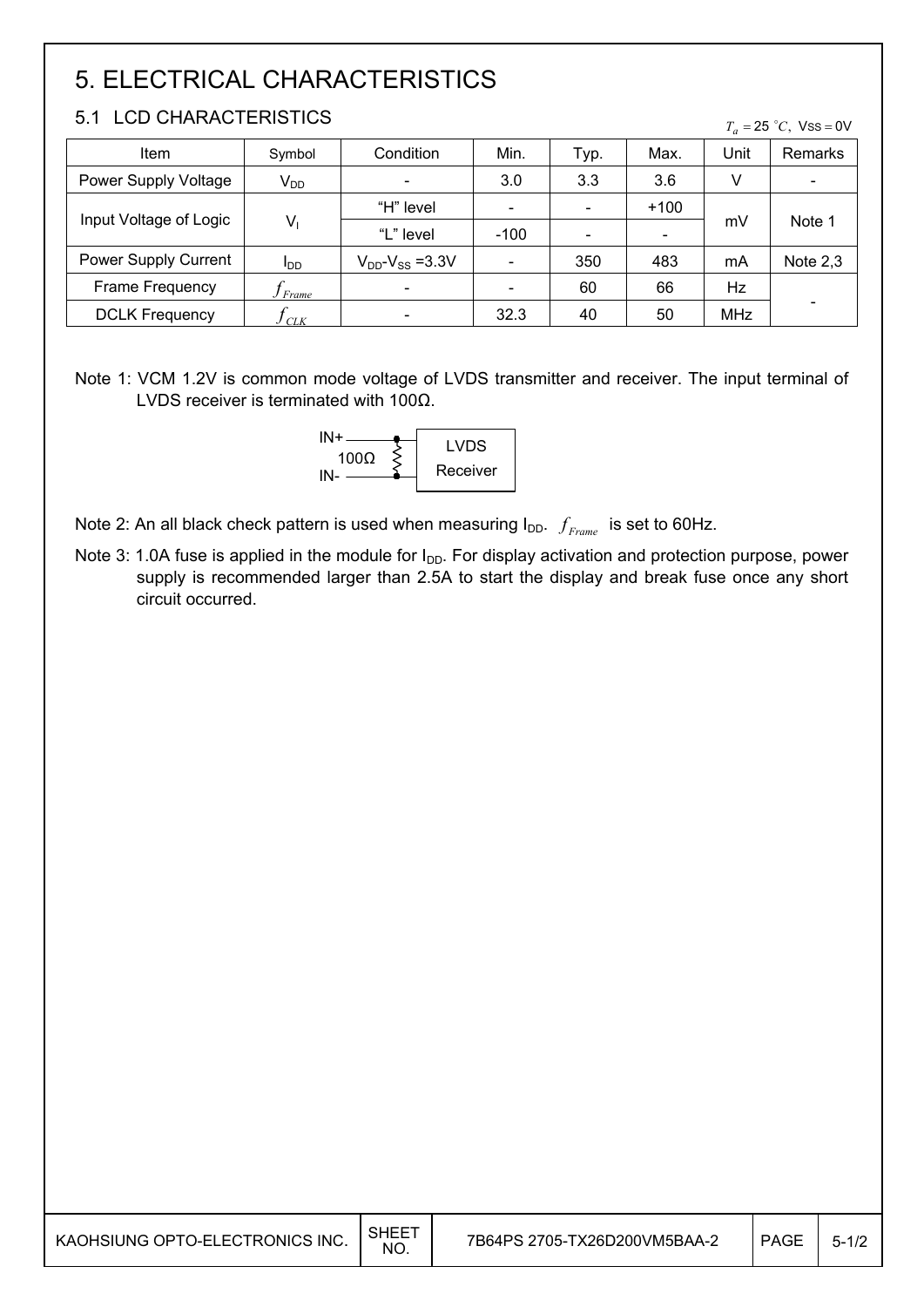### 5.2 BACKLIGHT CHARACTERISTICS

| $\sim$ . $\sim$<br>$T_a = 25 °C$ |                             |                            |      |      |      |      |         |  |
|----------------------------------|-----------------------------|----------------------------|------|------|------|------|---------|--|
| Item                             | Symbol                      | Condition                  | Min. | тур. | Max. | Unit | Remarks |  |
| LED Input Voltage                | $\mathsf{V}_{\mathsf{LED}}$ | $\overline{\phantom{a}}$   | 11.0 | 12.0 | 13.0 |      | Note1   |  |
|                                  | <b>I</b> LED                | 0V; 0% duty                | 390  | 440  | 490  |      |         |  |
| <b>LED Forward Current</b>       |                             | 3.3VDC; 100% duty          | 50   | 60   | 70   | mA   | Note 2  |  |
| LED lifetime                     |                             | $I_{IFD} = 440 \text{ mA}$ |      | 70K  | $\,$ | hrs  | Note 3  |  |

Note 1: As Fig. 5.1 shown, LED current is constant, 440 mA, controlled by the LED driver when applying 12V VLED.

Note 2: Dimming function can be obtained by applying DC voltage or PWM signal from the display interface CN1. The recommended PWM signal is  $1K \sim 10K$  Hz with 3.3V amplitude.

Note 3: The estimated lifetime is specified as the time to reduce 50% brightness by applying 440 mA at  $25^{\circ}$ C.



Fig 5.1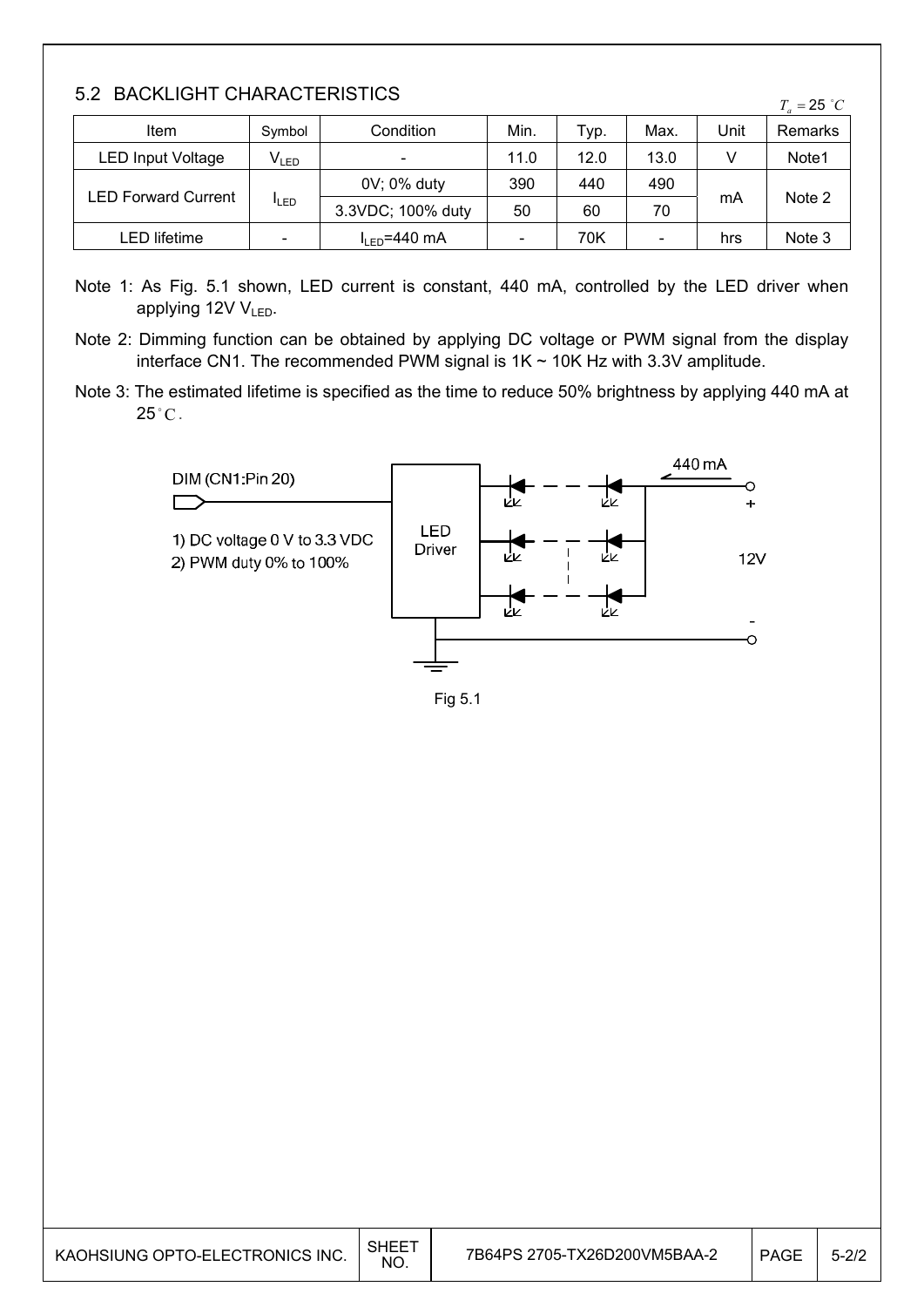## 6. OPTICAL CHARACTERISTICS

The optical characteristics are measured based on the conditions as below:

- Supplying the signals and voltages defined in the section of electrical characteristics.

- The backlight unit needs to be turned on for 30 minutes.
- The ambient temperature is 25 °C.
- In the dark room less than 100 lx, the equipment has been set for the measurements as shown in Fig 6.1.

 $T = 25 \degree C$ ,  $f_E = 60$  Hz, V<sub>DD</sub> = 3.3V

| Item                         |       | Symbol      | Condition                               | Min.                     | Typ.                     | Max.                         | Unit            | Remarks        |
|------------------------------|-------|-------------|-----------------------------------------|--------------------------|--------------------------|------------------------------|-----------------|----------------|
| <b>Brightness of White</b>   |       |             |                                         | 800                      | 1000                     | $\qquad \qquad \blacksquare$ | $\text{cd/m}^2$ | Note 1         |
| <b>Brightness Uniformity</b> |       | Ξ.          | $\phi = 0^{\circ}, \theta = 0^{\circ},$ | 70                       | $\overline{\phantom{0}}$ | $\overline{\phantom{a}}$     | $\%$            | Note 2         |
| <b>Contrast Ratio</b>        |       | CR          | $I_{LED}$ = 440 mA                      | 200                      | 400                      | $\qquad \qquad \blacksquare$ |                 | Note 3         |
| Response Time                |       | $Tr + Tf$   | $\phi = 0^\circ$ , $\theta = 0^\circ$   |                          | 20                       | $\overline{\phantom{a}}$     | ms              | Note 4         |
| NTSC Ratio                   |       |             | $\phi = 0^\circ$ , $\theta = 0^\circ$   | $\blacksquare$           | 50                       | $\qquad \qquad \blacksquare$ | $\%$            | $\blacksquare$ |
|                              |       | $\theta$ x  | $\phi = 0^\circ$ , CR $\geq 10$         |                          | 80                       |                              |                 |                |
|                              |       | $\theta x'$ | $\phi = 180$ °, CR $\geq 10$            |                          | 80                       |                              |                 | Note 5         |
| <b>Viewing Angle</b>         |       | $\theta$ y  | $\phi = 90$ °, CR $\geq 10$             | $\overline{\phantom{a}}$ | 80                       |                              | Degree          |                |
|                              |       | $\theta$ y' | $\phi = 270$ °, CR $\geq 10$            | $\overline{\phantom{a}}$ | 80                       |                              |                 |                |
|                              |       | X           |                                         | 0.55                     | 0.60                     | 0.65                         |                 |                |
|                              | Red   | Y           |                                         | 0.28                     | 0.33                     | 0.38                         |                 |                |
|                              |       | X           |                                         | 0.29                     | 0.34                     | 0.39                         |                 |                |
| Color                        | Green | Y           |                                         | 0.55                     | 0.60                     | 0.65                         |                 |                |
| Chromaticity                 |       | X           | $\phi = 0^{\circ}, \theta = 0^{\circ}$  | 0.10                     | 0.15                     | 0.20                         |                 | Note 6         |
|                              | Blue  | Y           |                                         | 0.10                     | 0.15                     | 0.20                         |                 |                |
|                              |       | X           |                                         | 0.24                     | 0.29                     | 0.34                         |                 |                |
|                              | White | Y           |                                         | 0.29                     | 0.34                     | 0.39                         |                 |                |

Note 1: The brightness is measured from 9 point of the panel, P1~P9 in Fig. 6.2, for the average value.

Note 2: The brightness uniformity is calculated by the equation as below:

Brightness uniformity =  $\frac{\text{Min.~Brightness}}{\text{Min.~Brightness}}$  X100% Max. Brightness

which is based on the brightness values of the 9 points in active area measured by BM-5 as shown in Fig. 6.2.  $\frac{2}{6}$ X 2  $\frac{1}{6}$ X 1  $\frac{2}{6}$ X  $rac{2}{6}$ x  $\longrightarrow$   $\leftarrow$   $rac{1}{6}$ x 1

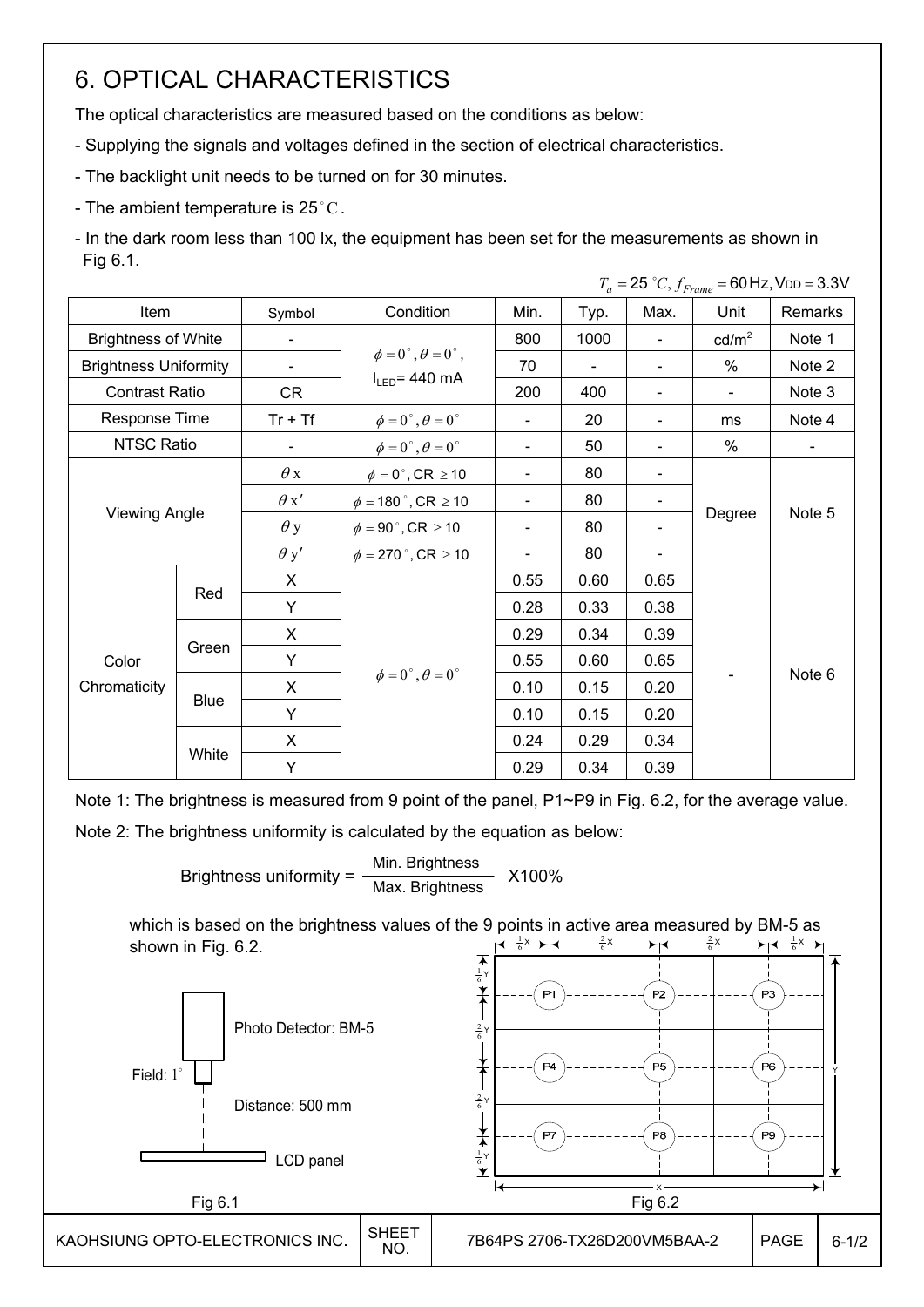Note 3: The Contrast ratio is measured from the center point of the panel, P5, and defined as the following equation:

$$
CR = \frac{Brightness \text{ of White}}{Brightness \text{ of Black}}
$$

Note 4: The definition of response time is shown in Fig. 6.3. The rising time is the period from 10% brightness to 90% brightness when the data is from white to black. Oppositely, Falling time is the period from 90% brightness rising to 10% brightness.



Fig 6.3

Note 5: The definition of viewing angle is shown in Fig. 6.4. Angle  $\phi$  is used to represent viewing directions, for instance,  $\phi = 270^\circ$  means 6 o'clock, and  $\phi = 0^\circ$  means 3 o'clock. Moreover, angle  $\theta$  is used to represent viewing angles from axis Z toward plane XY.

 The display is super wide viewing angle version, so that the best optical performance can be obtained from every viewing direction.



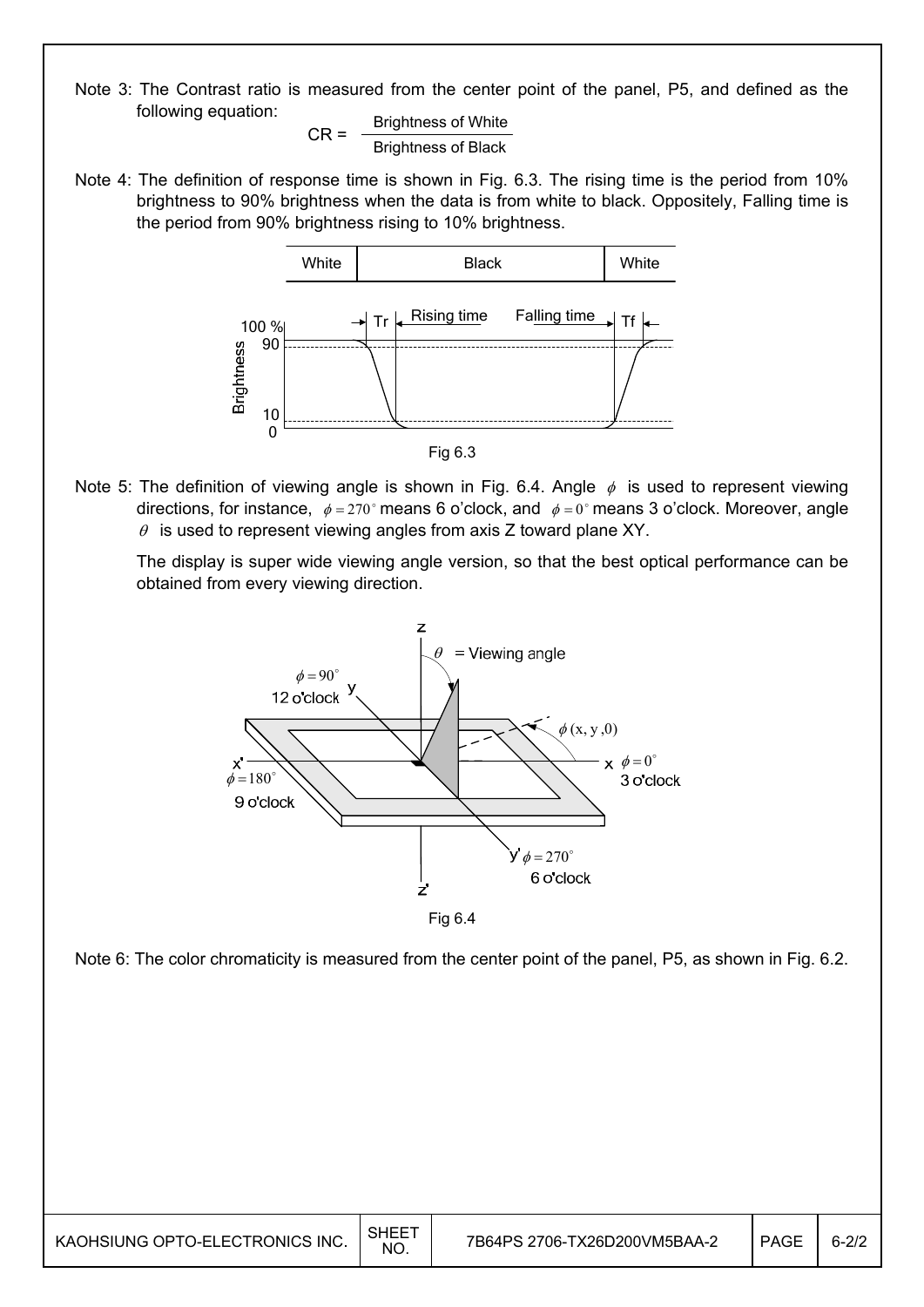# 7. BLOCK DIAGRAM



Note : Signals are CLK and pixel data pairs.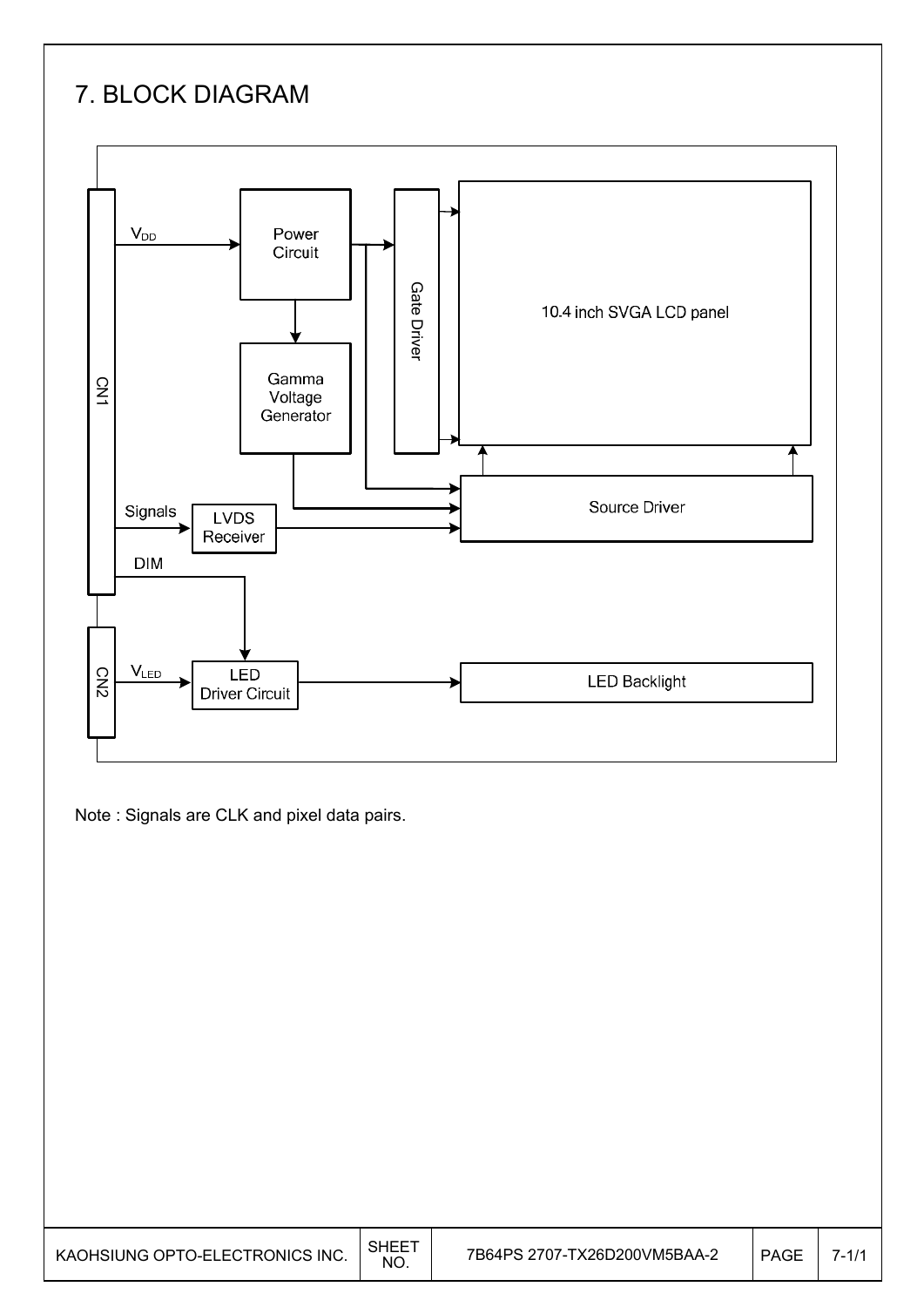## 8. RELIABILITY TESTS

| <b>Test Item</b>            | Condition                                                                                                                                |                                                            |  |  |
|-----------------------------|------------------------------------------------------------------------------------------------------------------------------------------|------------------------------------------------------------|--|--|
| <b>High Temperature</b>     | 1) Operating<br>2) $80^{\circ}$ C                                                                                                        | 240 hrs                                                    |  |  |
| Low Temperature             | 1) Operating<br>2) -30 $^{\circ}$ C                                                                                                      | 240 hrs                                                    |  |  |
| <b>High Temperature</b>     | 1) Storage<br>2) $80^{\circ}$ C                                                                                                          | 240 hrs                                                    |  |  |
| Low Temperature             | 1) Storage<br>$2) -30^{\circ}$                                                                                                           | 240 hrs                                                    |  |  |
| <b>Heat Cycle</b>           | 1) Operating<br>$2) - 20^{\circ}$ C ~70 $^{\circ}$ C<br>3) 3hrs~1hr~3hrs                                                                 | 240 hrs                                                    |  |  |
| <b>Thermal Shock</b>        | 1) Non-Operating<br>2) -35 $\degree$ C $\leftrightarrow$ 85 $\degree$ C<br>3) 0.5 hr ↔ 0.5 hr                                            | 240 hrs                                                    |  |  |
| High Temperature & Humidity | 1) Operating<br>2) 40℃ & 85%RH<br>3) Without condensation                                                                                | 240 hrs<br>(Note 3)                                        |  |  |
| Vibration                   | 1) Non-Operating<br>2) 20~200 Hz<br>3) 2G<br>4) X, Y, and Z directions                                                                   | 1 hr for each direction                                    |  |  |
| <b>Mechanical Shock</b>     | 1) Non-Operating<br>2) 10 ms<br>3) 50G<br>4) $\pm X$ , $\pm Y$ and $\pm Z$ directions                                                    | Once for each direction                                    |  |  |
| <b>ESD</b>                  | 1) Operating<br>2) Tip: 150 pF, 330 $\Omega$<br>3) Air discharge for glass: $\pm$ 8KV<br>4) Contact discharge for metal frame: $\pm$ 8KV | 1) Glass: 9 points<br>2) Metal frame: 8 points<br>(Note 4) |  |  |

Note 1: Display functionalities are inspected under the conditions defined in the specification after the reliability tests.

- Note 2: The display is not guaranteed for use in corrosive gas environments.
- Note 3: Under the condition of high temperature & humidity, if the temperature is higher than 40°C, the humidity needs to be reduced as Fig. 8.1 shown.



Note 4: All pins of LCD interface (CN1) have been tested by  $\pm 100V$  contact discharge of ESD under non-operating condition.

 $\overline{a}$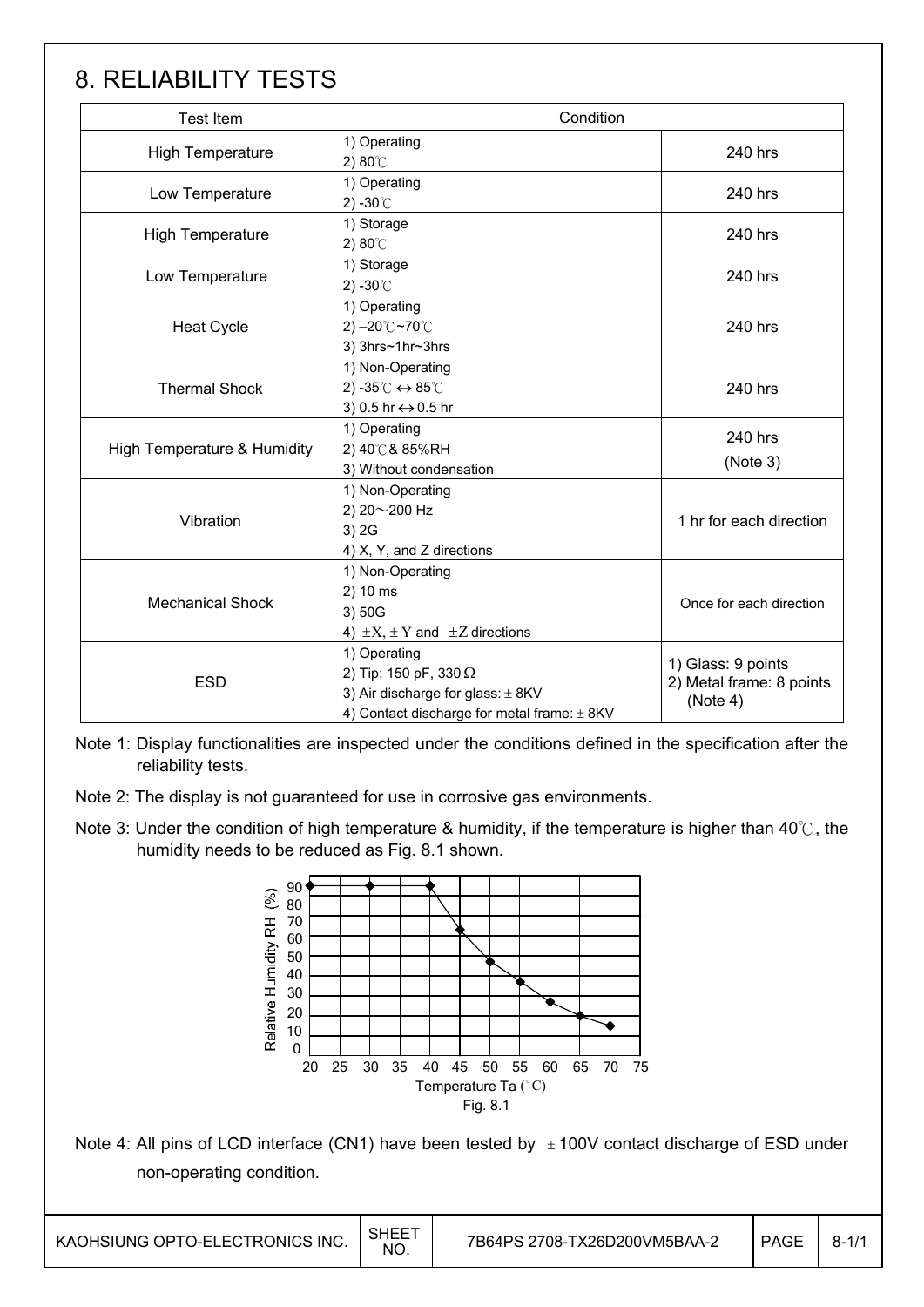# 9. LCD INTERFACE

## 9.1 INTERFACE PIN CONNECTIONS

The display interface connector is CN1 FI-SEB20P-HF13E made by JAE and pin assignment is as below:

| Pin No.        | Signal    | Signal                          | Pin No. | Signal     | Signal             |
|----------------|-----------|---------------------------------|---------|------------|--------------------|
|                | $V_{DD}$  | Power Supply for Logic          | 11      | $IN2-$     | Pixel Data         |
| $\overline{2}$ | <b>SD</b> | Scan Direction Control (Note 1) | 12      | $IN2+$     |                    |
| 3              | $V_{SS}$  |                                 | 13      | $V_{SS}$   | <b>GND</b>         |
| 4              | $V_{SS}$  | <b>GND</b>                      | 14      | CLK IN-    |                    |
| 5              | INO-      |                                 | 15      | CLK IN+    | <b>Pixel Clock</b> |
| 6              | $INO+$    | <b>Pixel Data</b>               | 16      | $V_{SS}$   | <b>GND</b>         |
| $\overline{7}$ | $V_{SS}$  | <b>GND</b>                      | 17      | $IN3-$     |                    |
| 8              | $IN1-$    |                                 | 18      | $IN3+$     | <b>Pixel Data</b>  |
| 9              | $IN1+$    | Pixel Data                      | 19      | <b>NC</b>  | No Connection      |
| 10             | $V_{SS}$  | <b>GND</b>                      | 20      | <b>DIM</b> | Note 3             |

Note 1: Scan direction is available to be switched as below.



**USPLAY** 

SD : High or Open (Default) SD : Low

- Note 2: INn- and INn+ (n=0,1,2,3), CLK IN- and CLK IN+ should be wired by twist-pairs or side-by-side FPC patterns, respectively.
- Note 3: Note 3: Normal brightness: 0V or 0% PWM duty; Brightness control: 0V to 3.3V DC or 0% to 100% PWM duty.

The backlight interface connector CN2 is SM02(8.0)B-BHS-1-TB made by JST, and pin assignment o is below:

| Pin No. | Signal             | Level                    | Function             |
|---------|--------------------|--------------------------|----------------------|
|         | V <sub>LED</sub> + | $\overline{\phantom{0}}$ | Power Supply for LED |
|         | V <sub>LED</sub> - | $\sim$                   | <b>GND</b>           |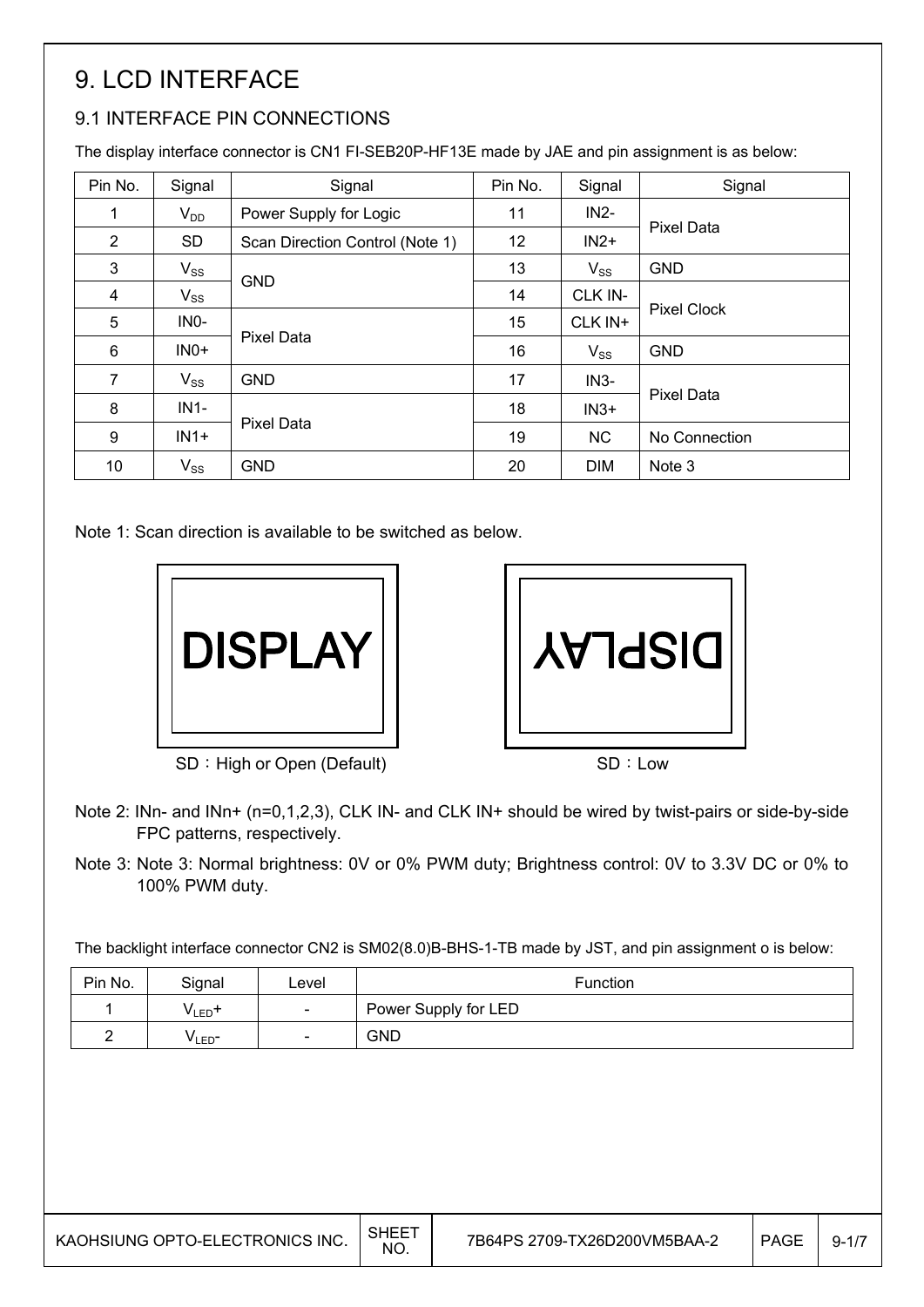### 9.2 LVDS INTERFACE

|         |                    |                                      | CN <sub>1</sub>              |                                                                 |                            |                                       |                     |
|---------|--------------------|--------------------------------------|------------------------------|-----------------------------------------------------------------|----------------------------|---------------------------------------|---------------------|
|         |                    |                                      |                              |                                                                 |                            |                                       |                     |
|         |                    |                                      |                              |                                                                 |                            |                                       |                     |
|         |                    |                                      |                              |                                                                 |                            |                                       |                     |
|         |                    |                                      | $INO+$                       |                                                                 |                            |                                       |                     |
| 7 TB0-6 |                    |                                      |                              |                                                                 | <b>RB0-6</b>               |                                       |                     |
| 7 TC0-6 |                    |                                      | IN1                          |                                                                 | <b>RC0-6</b>               |                                       |                     |
|         |                    |                                      | $IN2+$                       |                                                                 |                            |                                       | <b>LCD Panel</b>    |
|         |                    |                                      |                              |                                                                 |                            |                                       | controller          |
|         |                    |                                      | $N3-$                        |                                                                 |                            |                                       |                     |
| CLK IN  | PLL                |                                      | CLK IN+<br>CLK IN-           | PLL                                                             | CK OUT                     |                                       |                     |
|         | 7 TA0-6<br>7 TC0-6 | Machine Side<br>Parallel-to-<br>LVDS | $\mathbf{2}$<br>THC63LVDM83D | (interface)<br>1)<br>IN <sub>0</sub><br>$IN1+$<br>IN2<br>$IN3+$ | 3)<br>Parallel-to-<br>LVDS | THC63LVDM84B<br><b>RA0-6</b><br>RD0-6 | <b>TFT-LCD Side</b> |

- Note 1: LVDS cable impedance should be 100 ohms per signal line when each 2-lines (+,-) is used in differential mode.
- Note 2: The recommended transmitter, THC63LVDM83R, is made by Thine or equivalent, which is not contained in the module.
- Note 3: The receiver built-in the module is THC63LVDM84B.



#### 9.3 LVDS DATA FORMAT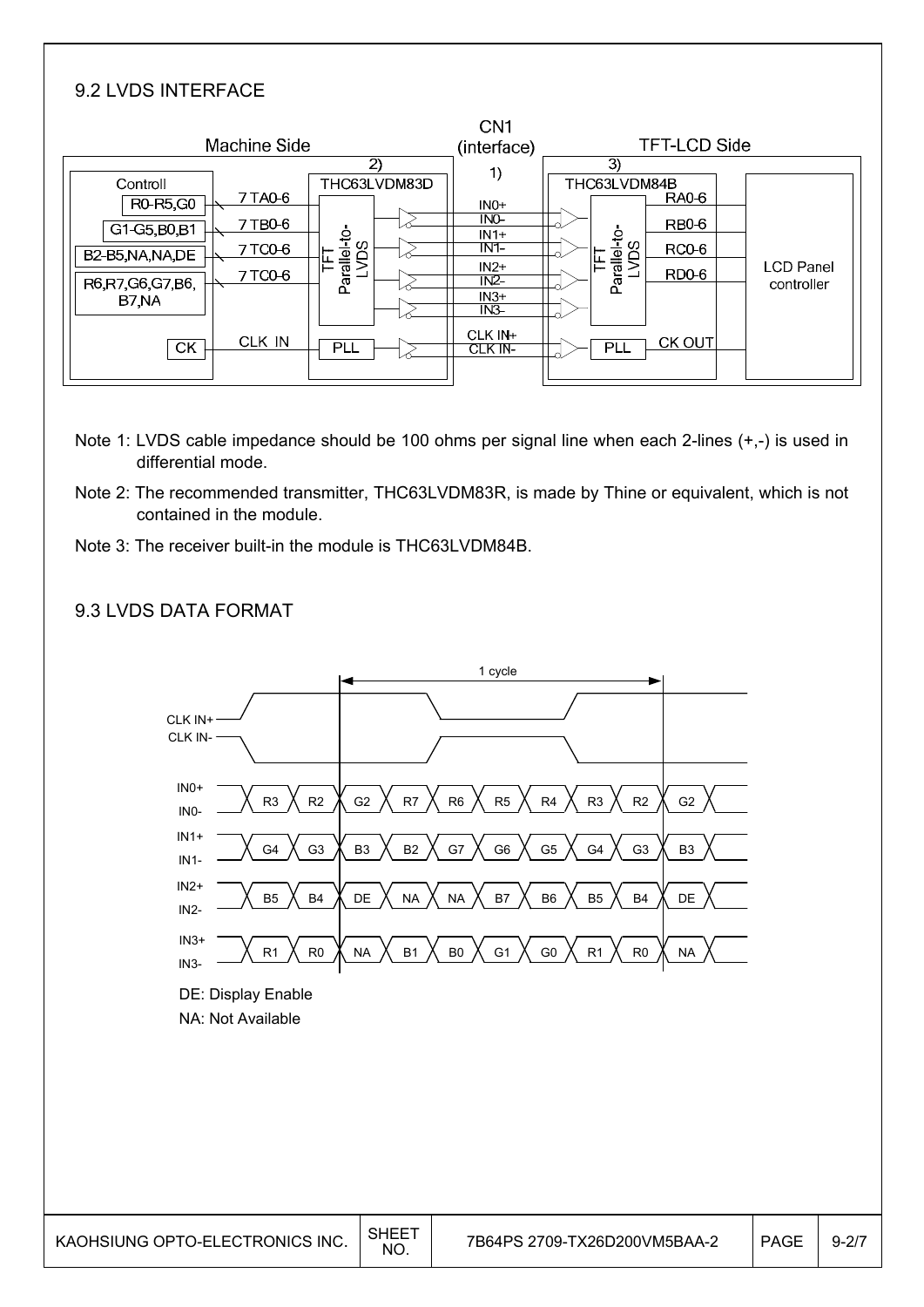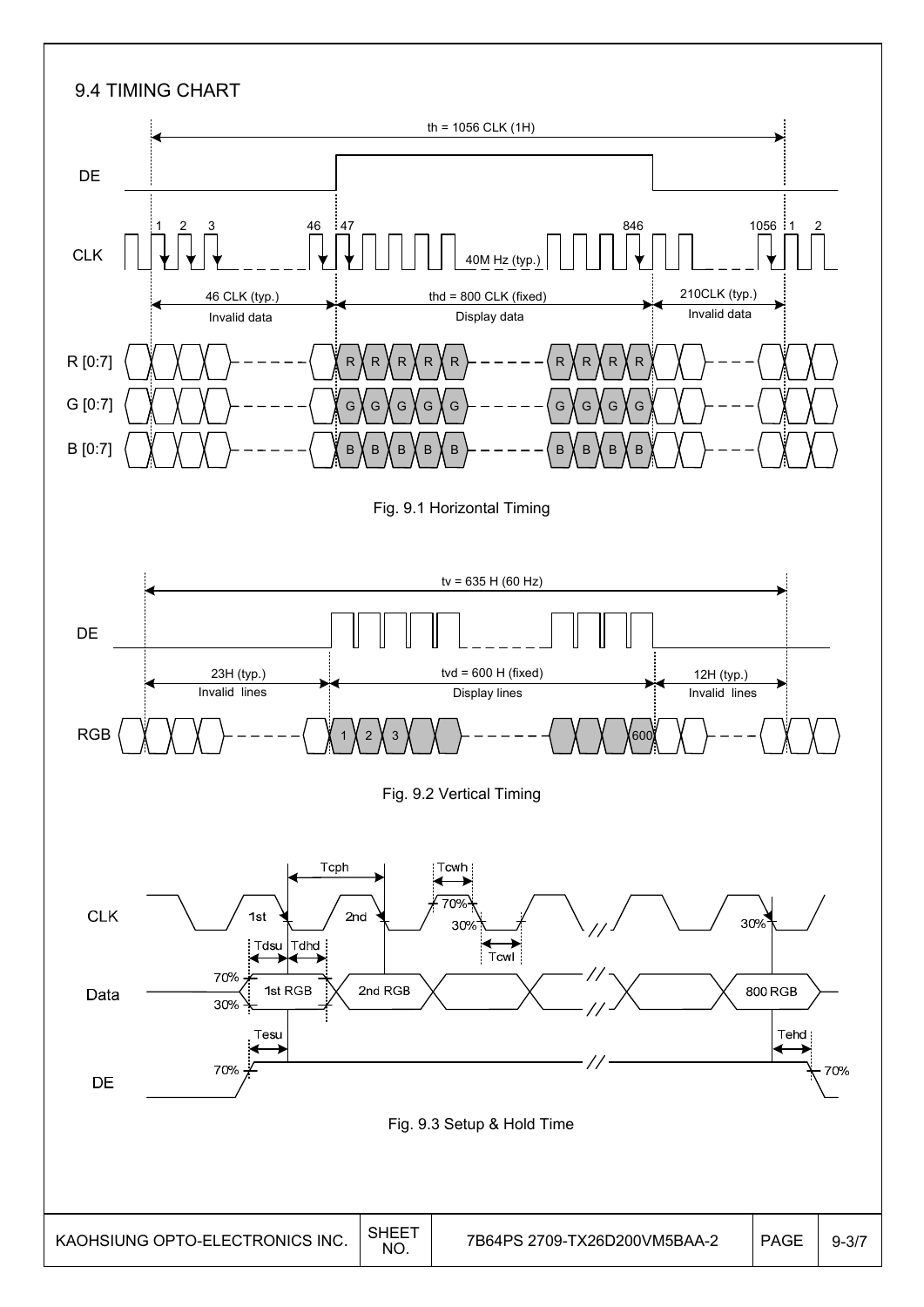#### 9.5 TIME TABLE

The column of timing sets including minimum, typical, and maximum as below are based on the best optical performance, frame frequency (Vsync) = 60 Hz to define. If 60 Hz is not the aim to set, less than 66 Hz for Vsync is recommended to apply for better performance by other parameter combination as the definitions in section 5.1.

#### A. Horizontal and Vertical Timing

|            | <b>Item</b>          | Symbol | Min. | Typ. | Max. | Unit       |
|------------|----------------------|--------|------|------|------|------------|
| Horizontal | <b>CLK Frequency</b> | fclk   | 32.3 | 40   | 50   | M Hz       |
|            | Display Data         | thd    | 800  |      |      |            |
|            | Cycle Time           | th     | 862  | 1056 | 1200 | <b>CLK</b> |
| Vertical   | Display Data         | tvd    |      | 600  |      |            |
|            | Cycle Time           | tv     | 624  | 635  | 700  | н          |

#### B. Setup and Hold Time

|            | Item       | Symbol | Min. | Typ.                     | Max.                         | Unit |
|------------|------------|--------|------|--------------------------|------------------------------|------|
|            | Duty       | Tcwh   | 40   | 50                       | 60                           | $\%$ |
| <b>CLK</b> | Cycle Time | Tcph   | 20   | 25                       | $\overline{\phantom{a}}$     |      |
| Data       | Setup Time | Tdsu   | 8    |                          | $\overline{\phantom{0}}$     |      |
|            | Hold Time  | Tdhd   | 8    |                          |                              | ns   |
|            | Setup Time | Tesu   | 8    | $\overline{\phantom{a}}$ | $\qquad \qquad \blacksquare$ |      |
| <b>DE</b>  | Hold Time  | Tehd   | 8    |                          | $\qquad \qquad \blacksquare$ |      |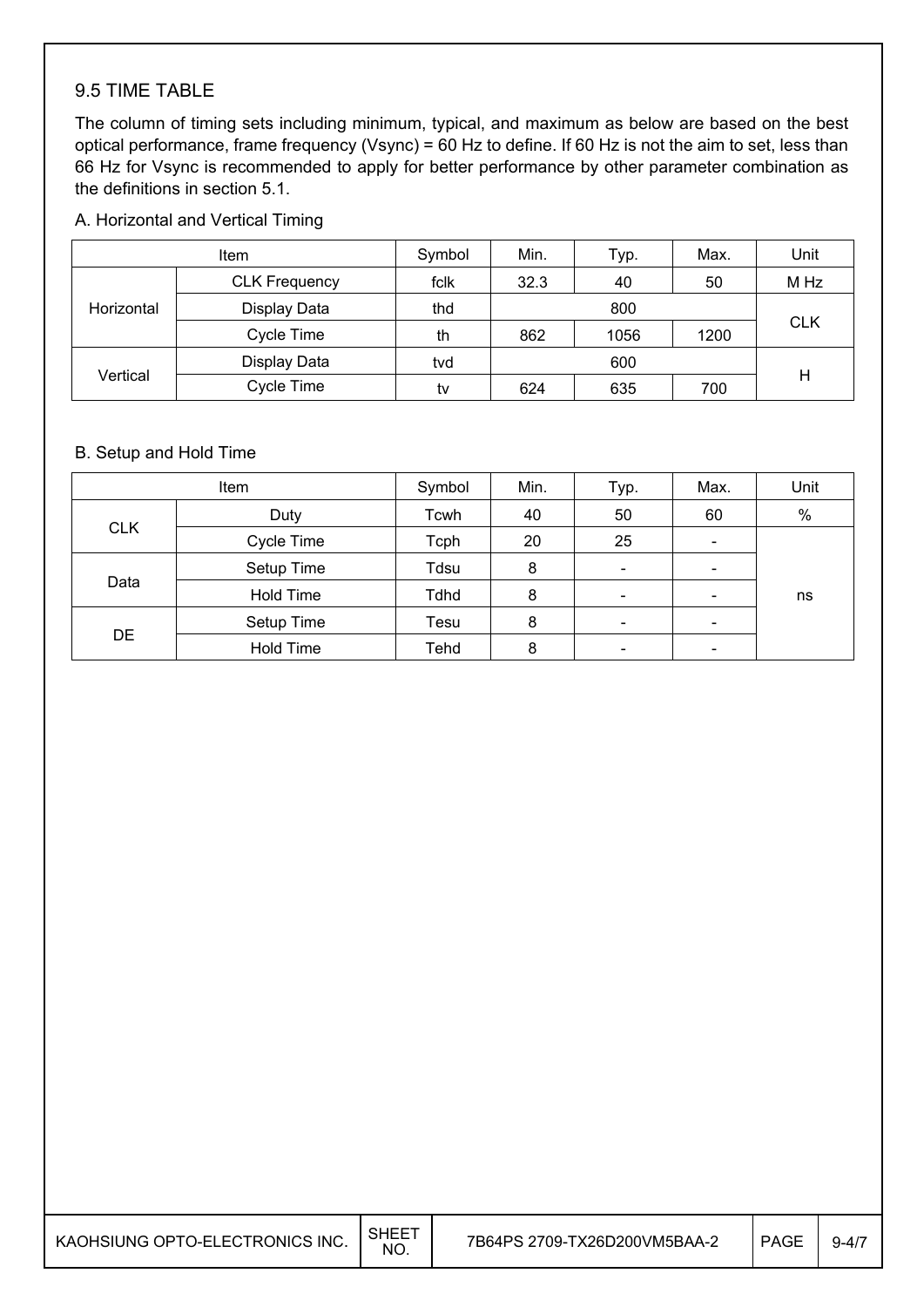#### 9.6 LVDS RECEIVER TIMING



RinX= (RinX+)-(RinX-) (X=0, 1, 2, 3)

| <b>Item</b>   |                   | Symbol           | Min.                                            | Typ.                     | Max.                           | Unit       |
|---------------|-------------------|------------------|-------------------------------------------------|--------------------------|--------------------------------|------------|
| <b>CLK</b>    | Cycle frequency   | $1$ /tcl $K$     | 32.3                                            | 40                       | 50                             | <b>MHz</b> |
|               | 0 data position   | tRP0             | 1/7* $t_{CLK}$ -0.49                            | $1/7^*$ t <sub>CLK</sub> | $1/7$ * t <sub>CLK</sub> +0.49 |            |
| <b>RinX</b>   | 1st data position | tRP1             | $-0.49$                                         | 0                        | $+0.49$                        |            |
|               | 2nd data position | tRP2             | 6/7* $t_{\scriptscriptstyle{\text{CLK}}}$ -0.49 | 6/7* t <sub>CLK</sub>    | 6/7* $t_{CLK}$ +0.49           |            |
|               | 3rd data position | t <sub>RP3</sub> | 5/7* $t_{\rm CLK}$ -0.49                        | 5/7* t <sub>CLK</sub>    | 5/7* t <sub>CLK</sub> +0.49    | ns         |
| $(X=0,1,2,3)$ | 4th data position | tRP4             | 4/7* $t_{\rm CLK}$ -0.49                        | 4/7* t <sub>CLK</sub>    | 4/7* $t_{CLK}$ +0.49           |            |
|               | 5th data position | tRP5             | $3/7$ * t <sub>CLK</sub> -0.49                  | 3/7* t <sub>CLK</sub>    | $3/7$ * t <sub>CLK</sub> +0.49 |            |
|               | 6th data position | tRP6             | $2/7$ * t <sub>CLK</sub> -0.49                  | $2/7^*$ t <sub>CLK</sub> | $2/7$ * t <sub>CLK</sub> +0.49 |            |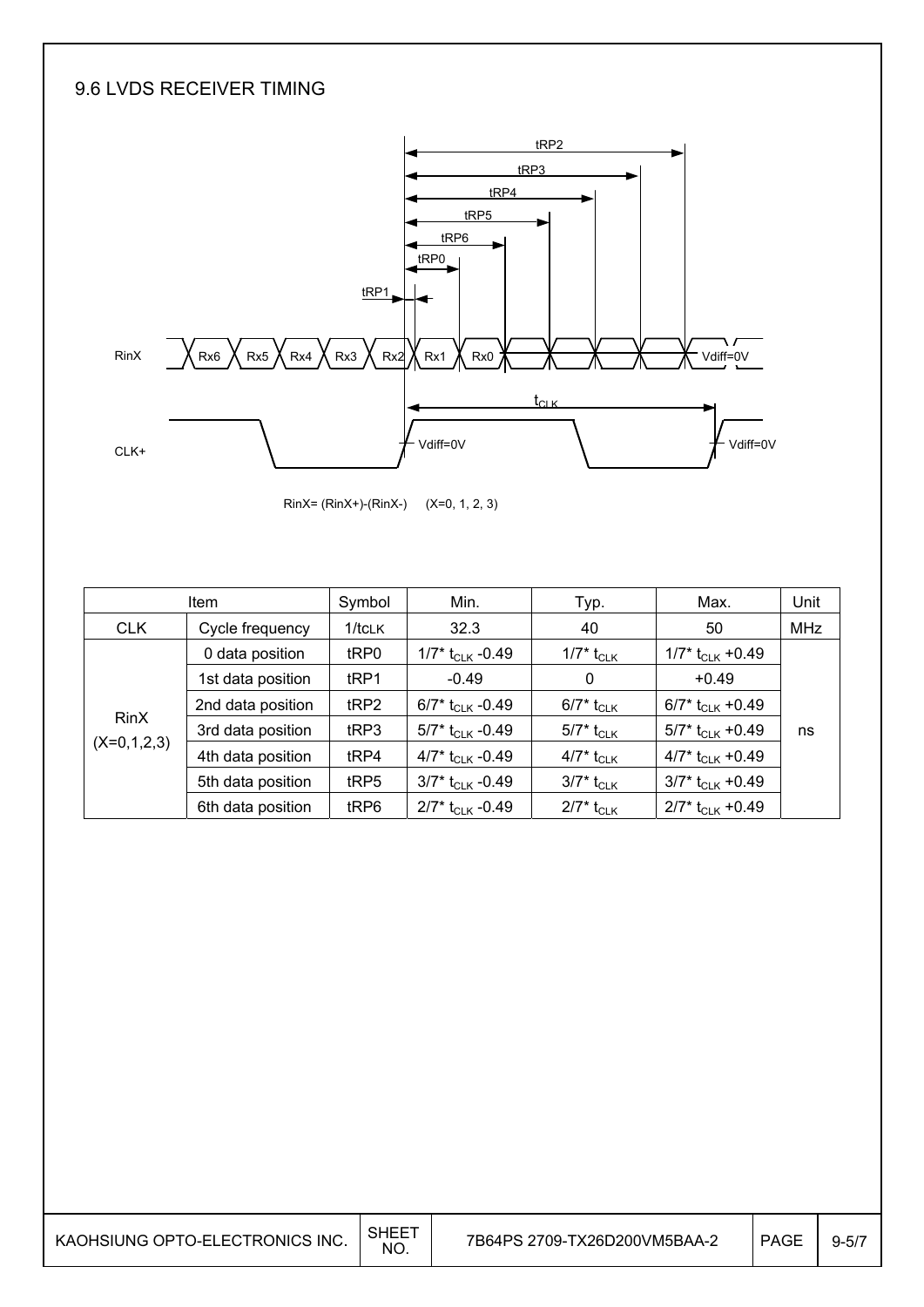## 9.7 DATA INPUT for DISPLAY COLOR

|       |                      |                                            |                      |                      | Red                              | Data           |                          |                      |                      |                             |                                     |                             | Green                     | Data                 |                             |                                     |                      |                                            |                              |                      | Blue                                       | Data                                       |                      |                                  |                              |
|-------|----------------------|--------------------------------------------|----------------------|----------------------|----------------------------------|----------------|--------------------------|----------------------|----------------------|-----------------------------|-------------------------------------|-----------------------------|---------------------------|----------------------|-----------------------------|-------------------------------------|----------------------|--------------------------------------------|------------------------------|----------------------|--------------------------------------------|--------------------------------------------|----------------------|----------------------------------|------------------------------|
| Input |                      | R7                                         | R <sub>6</sub>       | R <sub>5</sub>       | R4                               | R <sub>3</sub> | R <sub>2</sub>           | R <sub>1</sub>       | R <sub>0</sub>       | G7                          | G <sub>6</sub>                      | G <sub>5</sub>              | G4                        | G <sub>3</sub>       | G <sub>2</sub>              | G <sub>1</sub>                      | G <sub>0</sub>       | <b>B7</b>                                  | B <sub>6</sub>               | B <sub>5</sub>       | <b>B4</b>                                  | B <sub>3</sub>                             | B <sub>2</sub>       | B <sub>1</sub>                   | B <sub>0</sub>               |
| color |                      | <b>MSB</b>                                 |                      |                      |                                  |                |                          |                      | <b>LSB</b>           | <b>MSB</b>                  |                                     |                             |                           |                      |                             |                                     | LSB                  | <b>MSB</b>                                 |                              |                      |                                            |                                            |                      |                                  | LSB                          |
|       | <b>Black</b>         | 0                                          | 0                    | 0                    | 0                                | 0              | 0                        | 0                    | $\pmb{0}$            | 0                           | 0                                   | 0                           | $\mathbf 0$               | 0                    | 0                           | 0                                   | 0                    | 0                                          | 0                            | 0                    | 0                                          | 0                                          | 0                    | $\mathbf 0$                      | $\pmb{0}$                    |
|       | Red(255)             | $\mathbf{1}$                               | $\mathbf{1}$         | $\mathbf{1}$         | 1                                | $\mathbf{1}$   | 1                        | $\mathbf{1}$         | 1                    | 0                           | 0                                   | 0                           | 0                         | 0                    | 0                           | 0                                   | 0                    | 0                                          | 0                            | 0                    | 0                                          | 0                                          | 0                    | 0                                | 0                            |
|       | Green(255)           | 0                                          | 0                    | 0                    | 0                                | 0              | 0                        | 0                    | 0                    | 1                           | 1                                   | $\mathbf{1}$                | 1                         | $\mathbf{1}$         | 1                           | 1                                   | 1                    | 0                                          | 0                            | 0                    | 0                                          | 0                                          | 0                    | 0                                | 0                            |
| Basic | <b>Blue(255)</b>     | 0                                          | 0                    | 0                    | 0                                | 0              | 0                        | 0                    | 0                    | 0                           | 0                                   | 0                           | 0                         | 0                    | 0                           | 0                                   | 0                    | 1                                          | $\mathbf{1}$                 | 1                    | 1                                          | $\mathbf{1}$                               | 1                    | 1                                | 1                            |
| Color | Cyan                 | 0                                          | 0                    | 0                    | 0                                | 0              | 0                        | 0                    | 0                    | 1                           | 1                                   | 1                           | $\mathbf{1}$              | 1                    | 1                           | 1                                   | 1                    | 1                                          | 1                            | 1                    | 1                                          | 1                                          | 1                    | 1                                | 1                            |
|       | Magenta              | $\mathbf{1}$                               | 1                    | $\mathbf{1}$         | 1                                | 1              | 1                        | $\mathbf{1}$         | 1                    | $\mathbf 0$                 | 0                                   | 0                           | 0                         | 0                    | 0                           | $\mathbf 0$                         | 0                    | 1                                          | $\mathbf{1}$                 | 1                    | 1                                          | $\mathbf 1$                                | 1                    | $\mathbf{1}$                     | 1                            |
|       | Yellow               | 1                                          | 1                    | $\mathbf{1}$         | 1                                | 1              | 1                        | 1                    | 1                    | $\mathbf{1}$                | 1                                   | 1                           | 1                         | 1                    | 1                           | 1                                   | 1                    | 0                                          | 0                            | 0                    | 0                                          | 0                                          | 0                    | 0                                | 0                            |
|       | White                | $\mathbf{1}$                               | $\mathbf{1}$         | $\mathbf{1}$         | 1                                | 1              | 1                        | 1                    | $\mathbf{1}$         | $\mathbf{1}$                | $\mathbf 1$                         | 1                           | $\mathbf{1}$              | 1                    | 1                           | $\mathbf{1}$                        | 1                    | 1                                          | $\mathbf{1}$                 | 1                    | 1                                          | $\mathbf{1}$                               | 1                    | 1                                | 1                            |
|       | <b>Black</b>         | 0                                          | 0                    | 0                    | 0                                | 0              | 0                        | 0                    | 0                    | 0                           | 0                                   | 0                           | 0                         | 0                    | 0                           | 0                                   | 0                    | 0                                          | 0                            | 0                    | 0                                          | 0                                          | 0                    | 0                                | 0                            |
|       | Red(1)               | 0                                          | 0                    | 0                    | 0                                | 0              | 0                        | 0                    | 1                    | 0                           | 0                                   | 0                           | 0                         | 0                    | 0                           | 0                                   | 0                    | 0                                          | 0                            | 0                    | 0                                          | 0                                          | 0                    | 0                                | 0                            |
|       | Red(2)               | 0                                          | 0                    | 0                    | 0                                | 0              | 0                        | 1                    | 0                    | 0                           | 0                                   | 0                           | 0                         | 0                    | 0                           | 0                                   | 0                    | 0                                          | 0                            | 0                    | 0                                          | 0                                          | 0                    | 0                                | 0                            |
| Red   | ÷                    | $\ddot{\phantom{a}}$                       | $\ddot{\phantom{a}}$ | ÷                    | ÷                                | $\ddot{\cdot}$ | ÷                        | t                    | ċ                    | ÷                           | $\ddot{\phantom{a}}$                | $\ddot{\phantom{a}}$        | ÷                         | $\ddot{\phantom{a}}$ | $\ddot{\phantom{a}}$        | t                                   | $\ddot{\phantom{a}}$ | $\ddot{\phantom{a}}$                       | $\ddot{\phantom{a}}$         | ċ                    | $\ddot{\cdot}$                             | t                                          | t                    | $\ddot{\phantom{a}}$             | $\ddot{\cdot}$               |
|       | $\cdot$              | $\ddot{\phantom{a}}$                       | $\ddot{\cdot}$       | ÷                    | t                                | $\ddot{\cdot}$ | $\ddot{\phantom{a}}$     | t                    | ċ                    | t                           | $\ddot{\phantom{a}}$                | $\ddot{\phantom{a}}$        | ÷                         | $\ddot{\phantom{a}}$ | ÷                           | ÷                                   | t                    | $\ddot{\phantom{a}}$                       | $\ddot{\phantom{a}}$         | $\ddot{\phantom{a}}$ | $\ddot{\cdot}$                             | $\ddot{\phantom{a}}$                       | $\ddot{\cdot}$       | $\ddot{\phantom{a}}$             | $\ddot{\cdot}$               |
|       | Red(253)             | $\mathbf{1}$                               | $\mathbf{1}$         | $\mathbf{1}$         | 1                                | 1              | $\mathbf{1}$             | 0                    | $\mathbf{1}$         | 0                           | 0                                   | 0                           | 0                         | 0                    | 0                           | 0                                   | 0                    | 0                                          | 0                            | 0                    | 0                                          | 0                                          | 0                    | 0                                | 0                            |
|       | Red(254)             | 1                                          | $\mathbf{1}$         | $\mathbf{1}$         | 1                                | $\mathbf{1}$   | $\mathbf{1}$             | $\mathbf{1}$         | 0                    | $\mathbf 0$                 | 0                                   | 0                           | 0                         | 0                    | 0                           | $\mathbf 0$                         | 0                    | 0                                          | 0                            | 0                    | 0                                          | 0                                          | 0                    | 0                                | 0                            |
|       | Red(255)             | 1                                          | 1                    | $\mathbf{1}$         | 1                                | 1              | $\mathbf{1}$             | 1                    | 1                    | 0                           | 0                                   | 0                           | 0                         | 0                    | 0                           | 0                                   | 0                    | 0                                          | 0                            | 0                    | 0                                          | 0                                          | 0                    | 0                                | 0                            |
|       | <b>Black</b>         | 0                                          | 0                    | 0                    | 0                                | 0              | 0                        | 0                    | 0                    | 0                           | 0                                   | 0                           | 0                         | 0                    | 0                           | $\mathbf 0$                         | 0                    | 0                                          | 0                            | 0                    | 0                                          | 0                                          | 0                    | 0                                | 0                            |
|       | Green(1)             | 0                                          | 0                    | 0                    | 0                                | 0              | 0                        | 0                    | 0                    | 0                           | 0                                   | 0                           | 0                         | 0                    | 0                           | 0                                   | 1                    | 0                                          | 0                            | 0                    | 0                                          | 0                                          | 0                    | 0                                | 0                            |
|       | Green(2)             | 0                                          | 0                    | 0                    | 0                                | 0              | 0                        | 0                    | 0                    | $\mathbf 0$                 | 0                                   | 0                           | 0                         | 0                    | 0                           | 1                                   | 0                    | 0                                          | 0                            | 0                    | 0                                          | 0                                          | 0                    | 0                                | 0                            |
| Green |                      | $\ddot{\phantom{a}}$                       | $\ddot{\cdot}$       | $\ddot{\phantom{a}}$ | $\ddot{\cdot}$                   | $\ddot{\cdot}$ | $\ddot{.}$               | $\ddot{\phantom{a}}$ | $\ddot{\cdot}$       | $\ddot{\phantom{a}}$        | $\ddot{\cdot}$                      | ÷                           | t,                        | $\ddot{\cdot}$       | $\ddot{\cdot}$              | ÷                                   | $\ddot{\cdot}$       | $\ddot{\phantom{a}}$                       | $\ddot{\phantom{a}}$         |                      | $\ddot{\phantom{a}}$                       | $\ddot{\phantom{0}}$                       |                      | $\ddot{\cdot}$                   |                              |
|       |                      | $\ddot{\phantom{a}}$                       | $\ddot{\cdot}$       | t                    |                                  | $\ddot{\cdot}$ |                          | Ì                    | $\ddot{\cdot}$       |                             |                                     | ÷                           | $\ddot{\phantom{a}}$      |                      |                             | t                                   |                      | $\ddot{\cdot}$                             |                              |                      | $\ddot{\phantom{a}}$                       |                                            |                      | $\ddot{\phantom{a}}$             |                              |
|       | Green(253)           | 0                                          | 0                    | 0                    | 0                                | 0              | 0                        | 0                    | 0                    | 1                           | 1                                   | $\mathbf{1}$                | 1                         | $\mathbf{1}$         | 1                           | 0                                   | $\mathbf{1}$         | 0                                          | 0                            | 0                    | 0                                          | 0                                          | 0                    | 0                                | 0                            |
|       | Green(254)           | $\mathsf 0$                                | $\mathsf{O}$         | $\pmb{0}$            | $\mathsf{O}\xspace$              | $\pmb{0}$      | $\mathsf{O}$             | $\pmb{0}$            | $\mathsf{O}$         | $\mathbf{1}$                | $\mathbf{1}$                        | $\mathbf{1}$                | $\mathbf{1}$              | $\mathbf{1}$         | $\mathbf{1}$                | $\mathbf{1}$                        | 0                    | $\mathsf{O}\xspace$                        | $\mathsf{O}\xspace$          | 0                    | $\mathsf 0$                                | $\mathsf{O}\xspace$                        | 0                    | $\pmb{0}$                        | $\mathsf{O}$                 |
|       | Green(255)           | $\mathsf{O}\xspace$<br>$\mathsf{O}\xspace$ | $\mathsf{O}\xspace$  | $\mathsf 0$<br>0     | $\mathsf{O}\xspace$<br>$\pmb{0}$ | 0<br>0         | 0<br>$\mathsf{O}\xspace$ | $\pmb{0}$            | 0<br>0               | $\mathbf{1}$<br>$\mathsf 0$ | $\mathbf{1}$<br>$\mathsf{O}\xspace$ | $\mathbf{1}$<br>$\mathsf 0$ | $\mathbf{1}$<br>$\pmb{0}$ | $\mathbf{1}$         | $\mathbf{1}$<br>$\mathsf 0$ | $\mathbf{1}$<br>$\mathsf{O}\xspace$ | $\mathbf{1}$         | $\mathsf{O}\xspace$<br>$\mathsf{O}\xspace$ | $\mathsf{O}$<br>$\mathsf{O}$ | 0<br>0               | $\mathsf{O}\xspace$<br>$\mathsf{O}\xspace$ | $\mathsf{O}\xspace$<br>$\mathsf{O}\xspace$ | 0<br>0               | $\pmb{0}$<br>$\mathsf{O}\xspace$ | $\mathsf{O}$<br>$\mathsf{O}$ |
|       | Black<br>Blue(1)     | $\mathsf 0$                                | 0<br>0               | 0                    | $\mathsf{O}\xspace$              | 0              | $\mathsf{O}\xspace$      | 0<br>$\pmb{0}$       | 0                    | 0                           | $\mathsf{O}\xspace$                 | $\mathsf 0$                 | $\mathsf{O}\xspace$       | 0<br>$\mathbf 0$     | 0                           | $\mathsf{O}\xspace$                 | 0<br>0               | $\mathsf{O}\xspace$                        | $\mathsf{O}$                 | 0                    | $\mathsf{O}\xspace$                        | $\mathsf{O}\xspace$                        | 0                    | $\mathsf{O}\xspace$              | $\mathbf{1}$                 |
|       | Blue(2)              | $\pmb{0}$                                  | 0                    | $\mathbf 0$          | $\mathsf{O}\xspace$              | 0              | $\mathsf 0$              | 0                    | 0                    | $\mathsf 0$                 | 0                                   | 0                           | $\pmb{0}$                 | $\pmb{0}$            | 0                           | $\pmb{0}$                           | 0                    | $\mathsf{O}\xspace$                        | $\pmb{0}$                    | 0                    | 0                                          | $\mathsf{O}\xspace$                        | 0                    | $\mathbf{1}$                     | $\mathsf{O}\xspace$          |
|       | $\vdots$             | $\ddot{\phantom{a}}$                       | $\ddot{\phantom{a}}$ | Ť,                   | ţ,                               | $\ddot{\cdot}$ | $\ddot{\phantom{a}}$     | t,                   | $\ddot{\phantom{a}}$ | İ,                          | $\ddot{\cdot}$                      | $\ddot{\phantom{a}}$        | $\ddot{\cdot}$            | $\ddot{\phantom{a}}$ | $\ddot{\phantom{a}}$        | $\ddot{\phantom{a}}$                | $\ddot{\cdot}$       | $\ddot{\phantom{a}}$                       | $\ddot{\phantom{a}}$         | ÷                    | $\ddot{\phantom{a}}$                       | $\vdots$                                   | $\ddot{\phantom{a}}$ | $\ddot{\cdot}$                   | t,                           |
| Blue  | $\ddot{\phantom{a}}$ | $\ddot{\phantom{a}}$                       | $\ddot{\phantom{a}}$ | t,                   | t                                | $\ddot{.}$     | ÷                        | t,                   | $\ddot{\phantom{a}}$ | ÷                           | İ,                                  | $\ddot{\cdot}$              | $\ddot{\phantom{a}}$      | İ,                   | İ,                          | t,                                  | $\ddot{\phantom{a}}$ | $\ddot{\phantom{a}}$                       | ÷                            | $\ddot{\phantom{a}}$ | $\ddot{\cdot}$                             | ÷                                          | $\ddot{\phantom{a}}$ | $\ddot{\phantom{a}}$             | t,                           |
|       | <b>Blue(253)</b>     | $\mathsf 0$                                | 0                    | 0                    | $\mathsf{O}$                     | $\mathbf 0$    | $\mathbf 0$              | 0                    | 0                    | 0                           | 0                                   | 0                           | $\mathbf 0$               | 0                    | 0                           | $\mathsf{O}$                        | 0                    | $\mathbf{1}$                               | $\mathbf{1}$                 | 1                    | $\mathbf{1}$                               | $\mathbf{1}$                               | $\mathbf{1}$         | $\mathsf{O}$                     | $\mathbf{1}$                 |
|       | <b>Blue(254)</b>     | $\mathsf 0$                                | 0                    | 0                    | $\mathsf{O}\xspace$              | 0              | $\mathsf{O}\xspace$      | 0                    | 0                    | 0                           | 0                                   | 0                           | $\mathsf{O}\xspace$       | 0                    | 0                           | $\mathsf{O}\xspace$                 | 0                    | $\mathbf{1}$                               | $\mathbf{1}$                 | 1                    | $\mathbf{1}$                               | $\mathbf{1}$                               | $\mathbf{1}$         | $\mathbf{1}$                     | $\mathsf{O}\xspace$          |
|       | <b>Blue(255)</b>     | 0                                          | 0                    | 0                    | 0                                | 0              | 0                        | 0                    | 0                    | 0                           | 0                                   | 0                           | 0                         | 0                    | 0                           | $\pmb{0}$                           | 0                    | $\mathbf{1}$                               | $\mathbf{1}$                 | $\mathbf{1}$         | $\mathbf{1}$                               | $\mathbf{1}$                               | $\mathbf{1}$         | $\mathbf{1}$                     | $\mathbf{1}$                 |
|       |                      |                                            |                      |                      |                                  |                |                          |                      |                      |                             |                                     |                             |                           |                      |                             |                                     |                      |                                            |                              |                      |                                            |                                            |                      |                                  |                              |
|       |                      |                                            |                      |                      |                                  |                |                          |                      |                      |                             |                                     |                             |                           |                      |                             |                                     |                      |                                            |                              |                      |                                            |                                            |                      |                                  |                              |

KAOHSIUNG OPTO-ELECTRONICS INC.  $\Big|\begin{array}{c} \text{SHEET} \\ \text{NO.} \end{array}\Big|$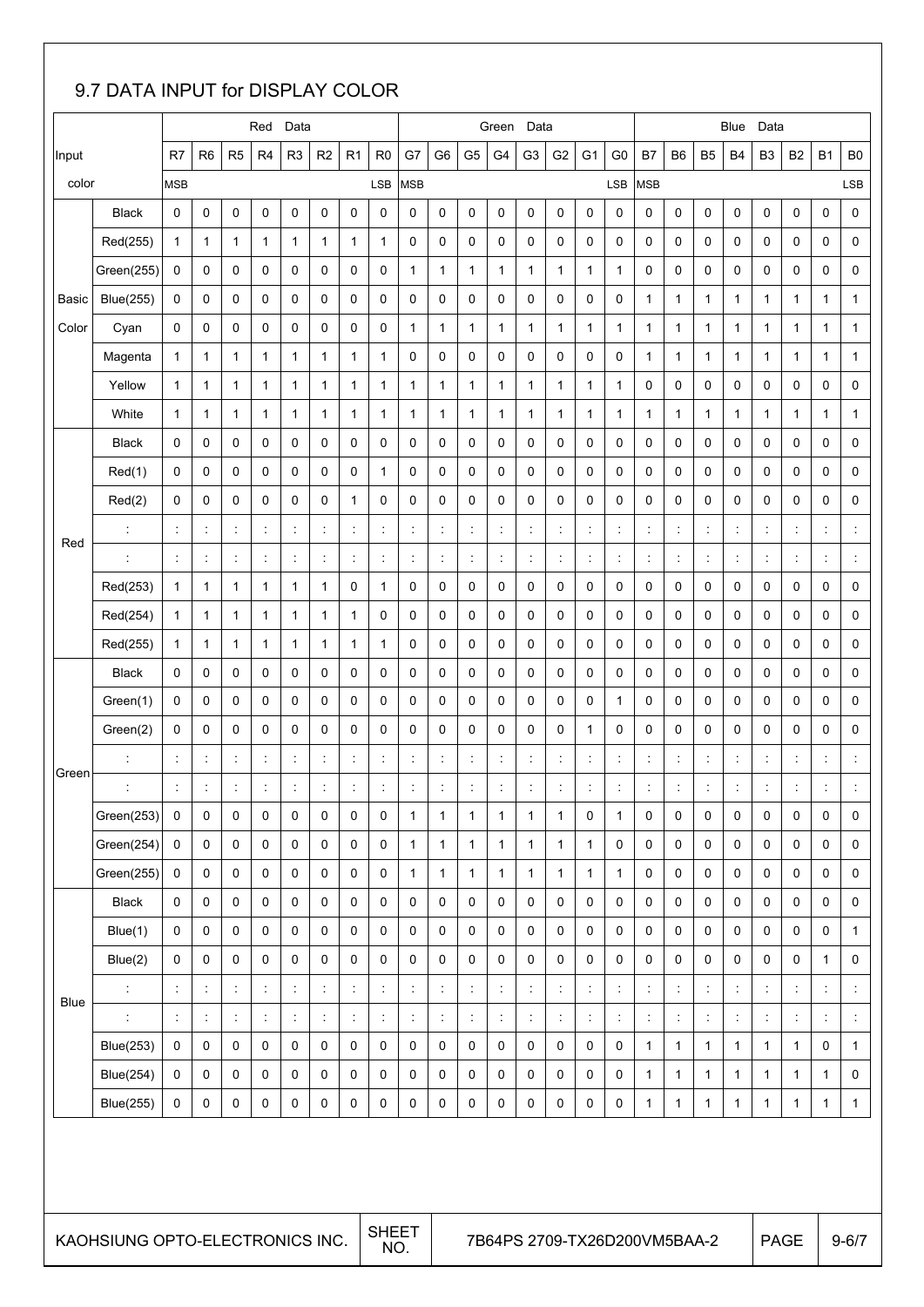#### 9.8 POWER SEQUENCE



- Note 1: In order to avoid any damages,  $V_{DD}$  has to be applied before all other signals. The opposite is true for power off where  $V_{DD}$  has to be remained on until all other signals have been switch off. The recommended time period is 1 second. Hot plugging might cause display damage due to incorrect power sequence, please pay attention on interface connecting before power on.
- Note 2: In order to avoid showing uncompleted patterns in transient state. It is recommended that switching the backlight on is delayed for 1 second after the signals have been applied. The opposite is true for power off where the backlight has to be switched off 1 second before the signals are removed.

I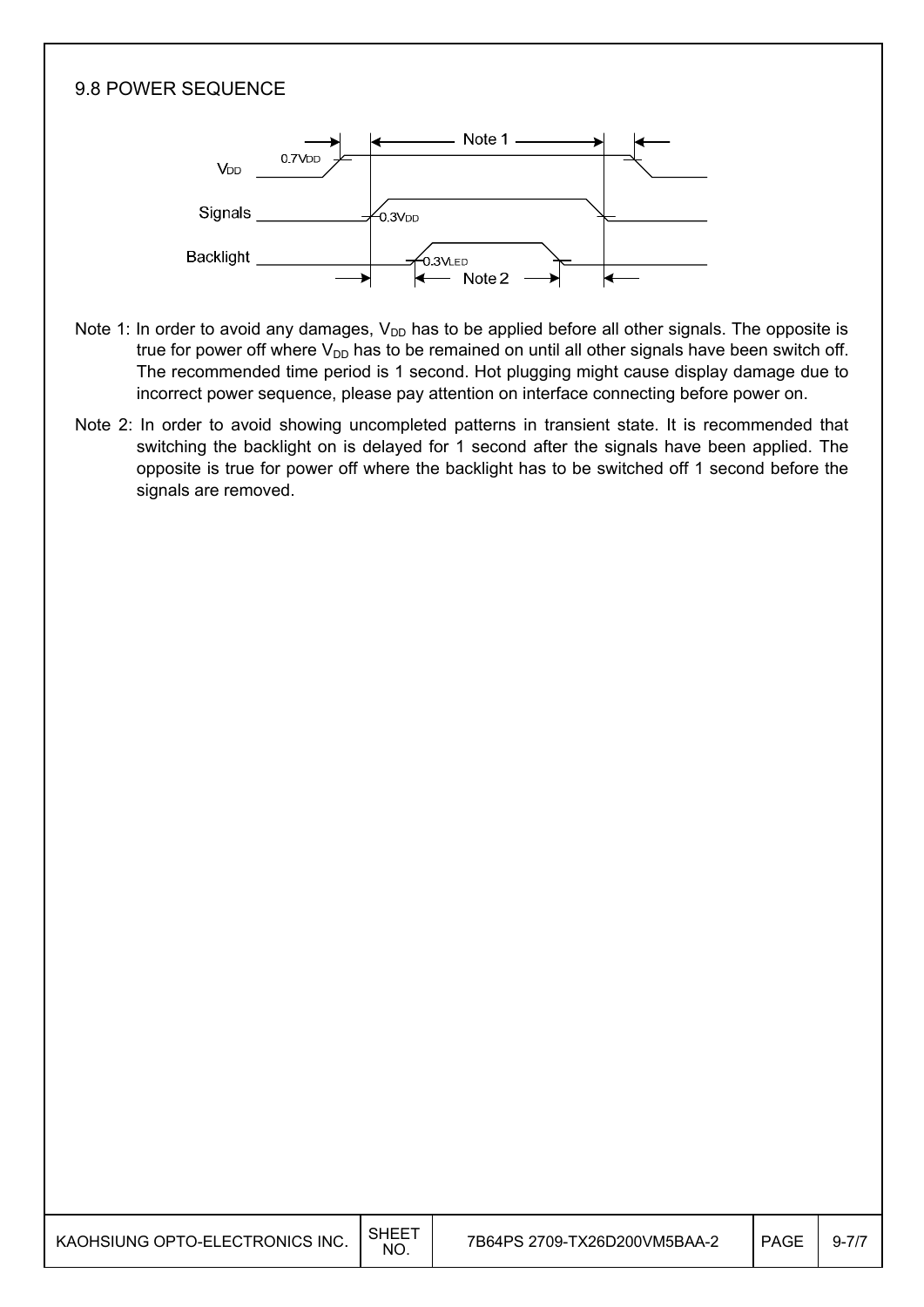# **10. OUTLINE DIMENSIONS**

10.1 FRONT VIEW

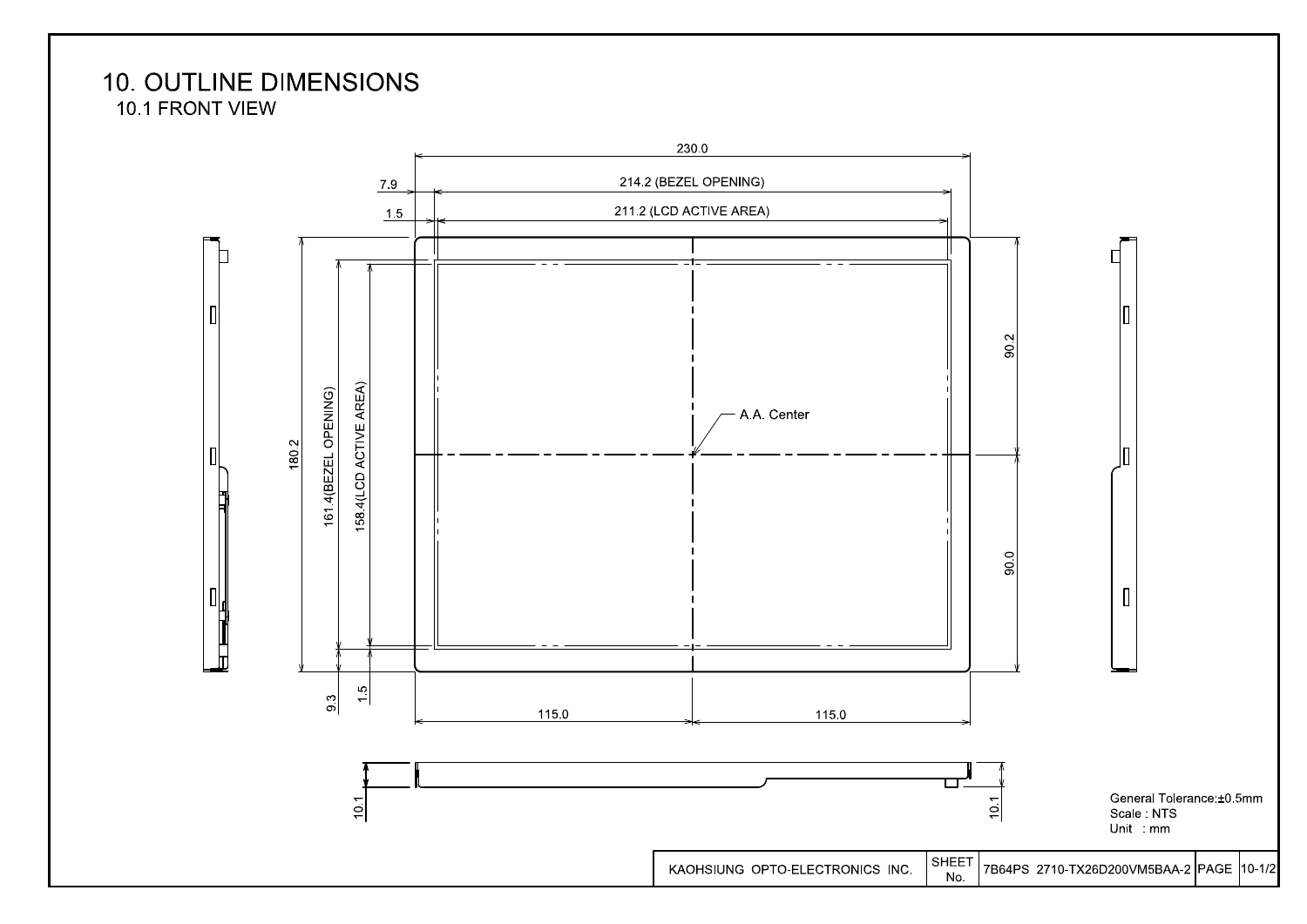### 10.2 REAR VIEW



**SHEET** KAOHSIUNG OPTO-ELECTRONICS INC. 7B64PS 2710-TX26D200VM5BAA-2 PAGE 10-2/2 No.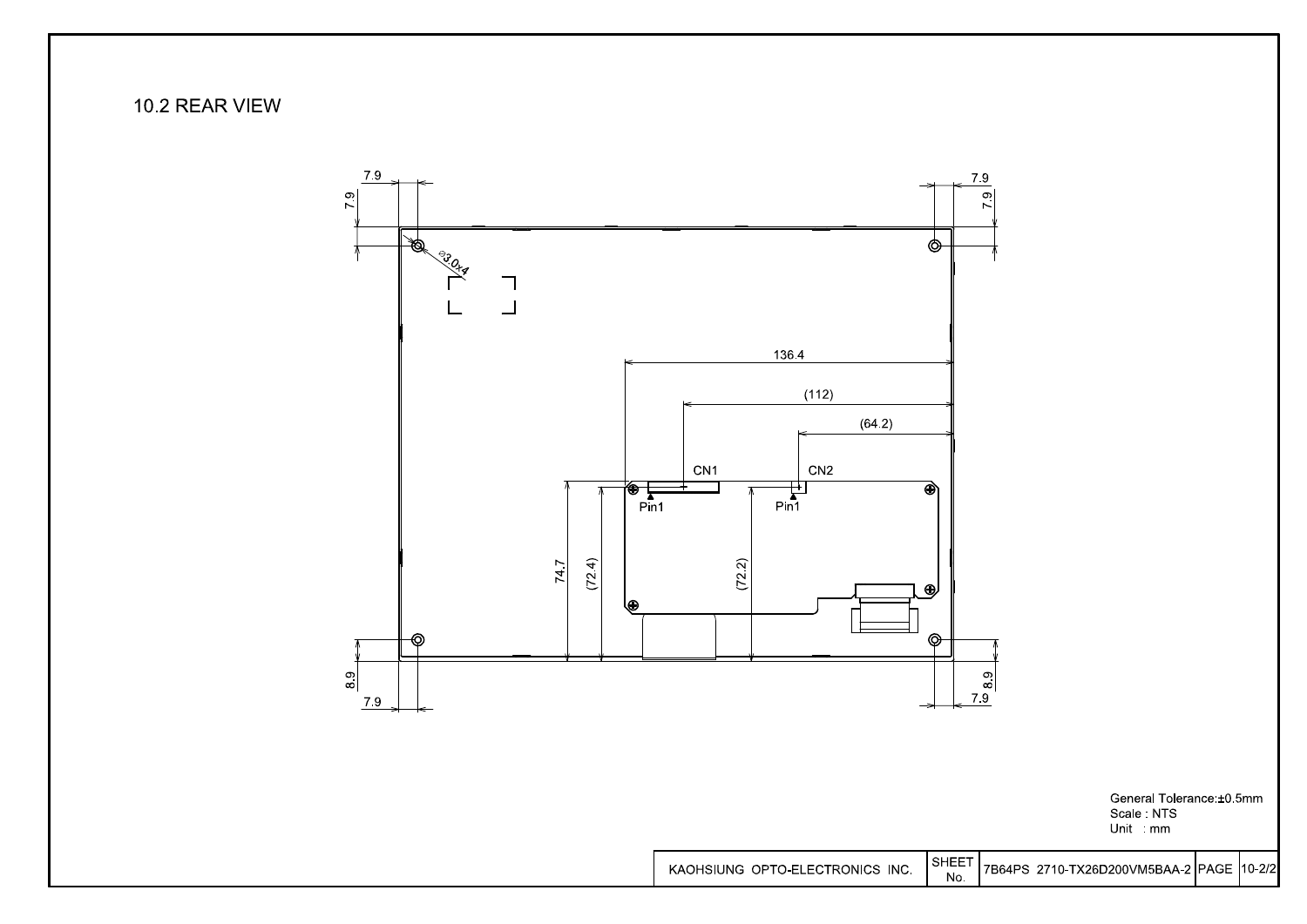## 11. APPEARANCE STANDARD

The appearance inspection is performed in a room around 500~1000 lx based on the conditions as below:

- The distance between inspector's eyes and display is 30 cm.
- The viewing zone is defined with angle  $\theta$  shown in Fig. 11.1 The inspection should be performed within 45 $^{\circ}$  when display is shut down. The inspection should be performed within 5 $^{\circ}$  when display is power on.



Fig. 11.1

#### 11.1 THE DEFINITION OF LCD ZONE

LCD panel is divided into 2 areas as shown in Fig.11.2 for appearance specification in next section. A zone is the LCD active area (dot area); B zone is the area between A zone and metal frame.

In terms of housing design, B zone is the recommended window area customers' housing should be located in.



Fig. 11.2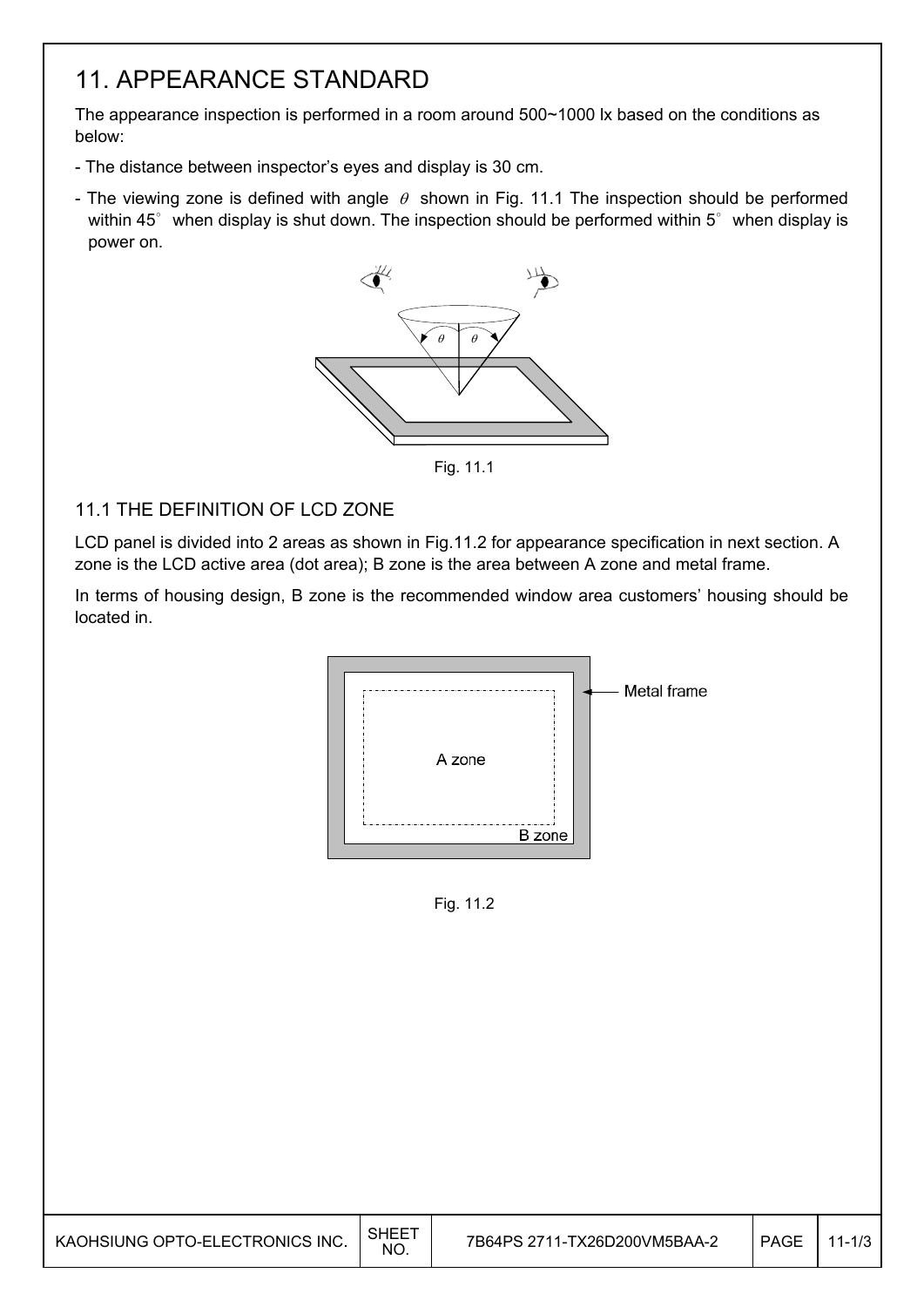### 11.2 LCD APPEARANCE SPECIFICATION

The specification as below is defined as the amount of unexpected phenomenon or material in different zones of LCD panel. The definitions of length, width and average diameter using in the table are shown in Fig. 11.3 and Fig. 11.4.

| Item                            | Criteria                              |                     |                            |                              |                     |                          |             | Applied zone |
|---------------------------------|---------------------------------------|---------------------|----------------------------|------------------------------|---------------------|--------------------------|-------------|--------------|
|                                 | Length (mm)                           |                     | Width (mm)                 | Maximum number               |                     | Minimum space            |             |              |
|                                 | Ignored                               |                     | $W \le 0.02$               |                              | Ignored             |                          |             |              |
| <b>Scratches</b>                | $L \leq 40$                           |                     | $0.02\!<\!W\!\!\leq\!0.04$ | 10                           |                     |                          | A,B         |              |
|                                 | $L \leq 20$                           |                     | $W \le 0.04$               | 10                           |                     |                          |             |              |
| Dent                            |                                       |                     |                            | Serious one is not allowed   |                     |                          | A           |              |
| Wrinkles in polarizer           |                                       |                     |                            | Serious one is not allowed   |                     |                          | A           |              |
|                                 | Average diameter (mm)                 |                     |                            |                              | Maximum number      |                          |             |              |
|                                 |                                       | $D \leq 0.3$        |                            |                              | Ignored             |                          |             |              |
| Bubbles on polarizer            | $0.3\!<\!D\!\leq\!0.5$                |                     |                            |                              | 10                  |                          | A           |              |
|                                 | $0.5\!<\!D\!\leq\!1.0$                |                     |                            |                              | 5                   |                          |             |              |
|                                 | 1.0 < D                               |                     |                            |                              | none                |                          |             |              |
|                                 |                                       |                     | Filamentous                | (Line shape)                 |                     |                          |             |              |
|                                 | Length (mm)                           |                     |                            | Width (mm)                   |                     | Maximum number           |             |              |
|                                 | $L$ : Ignored                         |                     |                            | $W \le 0.06$                 |                     | Ignored                  | A,B         |              |
|                                 | $L \leq 1.0$                          |                     | 0.06 < W                   |                              |                     | Ignored                  |             |              |
| 1) Stains                       | 1.0 < L                               |                     |                            |                              | (See Dot shape)     |                          |             |              |
| 2) Foreign Materials            | Round (Dot shape)                     |                     |                            |                              |                     |                          |             |              |
| 3) Dark Spot                    | Average diameter (mm)                 |                     |                            | Maximum number               |                     | Minimum Space            |             |              |
|                                 | $D \leq 0.45$                         |                     |                            | Ignored                      |                     |                          | A,B         |              |
|                                 | $0.45\!<\!D\!\leq\!0.7$               |                     |                            | 5                            |                     |                          |             |              |
|                                 | 0.7 < D                               |                     |                            | none                         |                     | $\overline{\phantom{0}}$ |             |              |
|                                 | Those wiped out easily are acceptable |                     |                            |                              |                     |                          |             |              |
|                                 | Maximum number<br><b>Type</b>         |                     |                            |                              |                     |                          |             |              |
|                                 |                                       |                     |                            | 1 dot                        |                     | 4                        |             |              |
|                                 |                                       |                     |                            | 2 adjacent dot               |                     | 2                        |             |              |
|                                 | Bright dot-defect                     |                     |                            | 3 adjacent dot or above      |                     | Not allowed              |             |              |
|                                 |                                       |                     |                            | Density                      |                     | $2/\phi$ 20mm            |             |              |
| Dot-Defect                      |                                       |                     |                            | In total                     |                     | 6                        | A           |              |
| (Note 1)                        |                                       |                     |                            | 1 dot                        | 5<br>$\overline{2}$ |                          |             |              |
|                                 |                                       |                     |                            | 2 adjacent dot               |                     |                          |             |              |
|                                 | Dark dot-defect                       |                     |                            | 3 adjacent dot or above      |                     | Not allowed              |             |              |
|                                 |                                       |                     |                            | Density                      | $3/\phi$ 20mm       |                          |             |              |
|                                 |                                       |                     | In total                   |                              | 5                   |                          |             |              |
|                                 |                                       |                     | In total                   |                              |                     | 11                       |             |              |
|                                 |                                       |                     |                            |                              |                     |                          |             |              |
| KAOHSIUNG OPTO-ELECTRONICS INC. |                                       | <b>SHEET</b><br>NO. |                            | 7B64PS 2711-TX26D200VM5BAA-2 |                     |                          | <b>PAGE</b> | $11 - 2/3$   |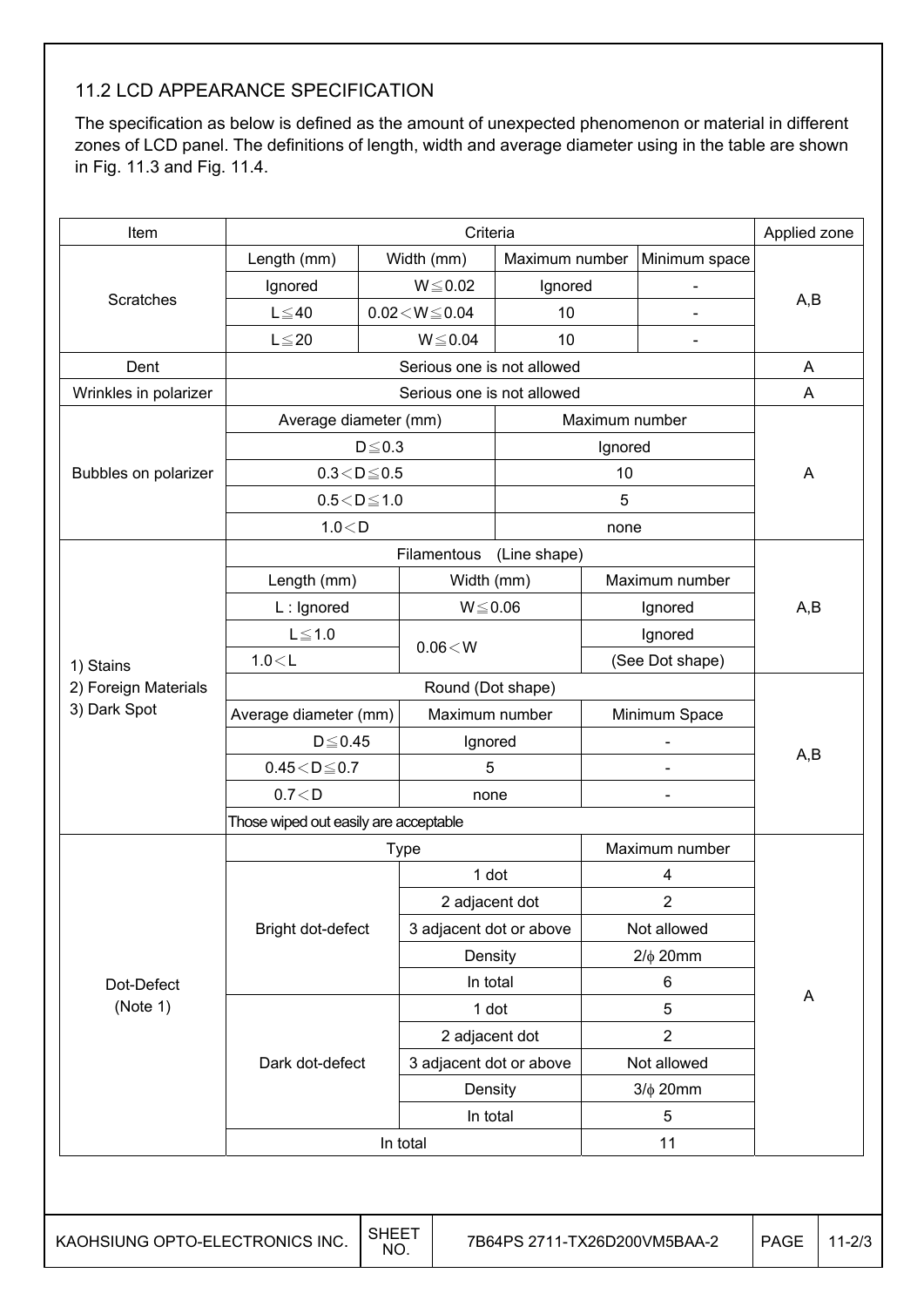

Note 1: The definitions of dot defect are as below:

- The defect area of the dot must be bigger than half of a dot.
- For bright dot-defect, showing black pattern, the dot's brightness must be over 30% brighter than others.
- For dark dot-defect, showing white pattern, the dot's brightness must be under 70% darker than others.
- The definition of 1-dot-defect is the defect-dot, which is isolated and no adjacent defect-dot.
- The definition of adjacent dot is shown as Fig. 11.5.
- The Density of dot defect is defined in the area within diameter  $\phi$  =20mm.



Fig. 11.5

| KAOHSIUNG OPTO-ELECTRONICS INC. | . SHEE <sup>7</sup><br>N <sub>O</sub> | 7B64PS 2711-TX26D200VM5BAA-2 | <b>PAGE</b> | $11 - 3/3$ |
|---------------------------------|---------------------------------------|------------------------------|-------------|------------|
|---------------------------------|---------------------------------------|------------------------------|-------------|------------|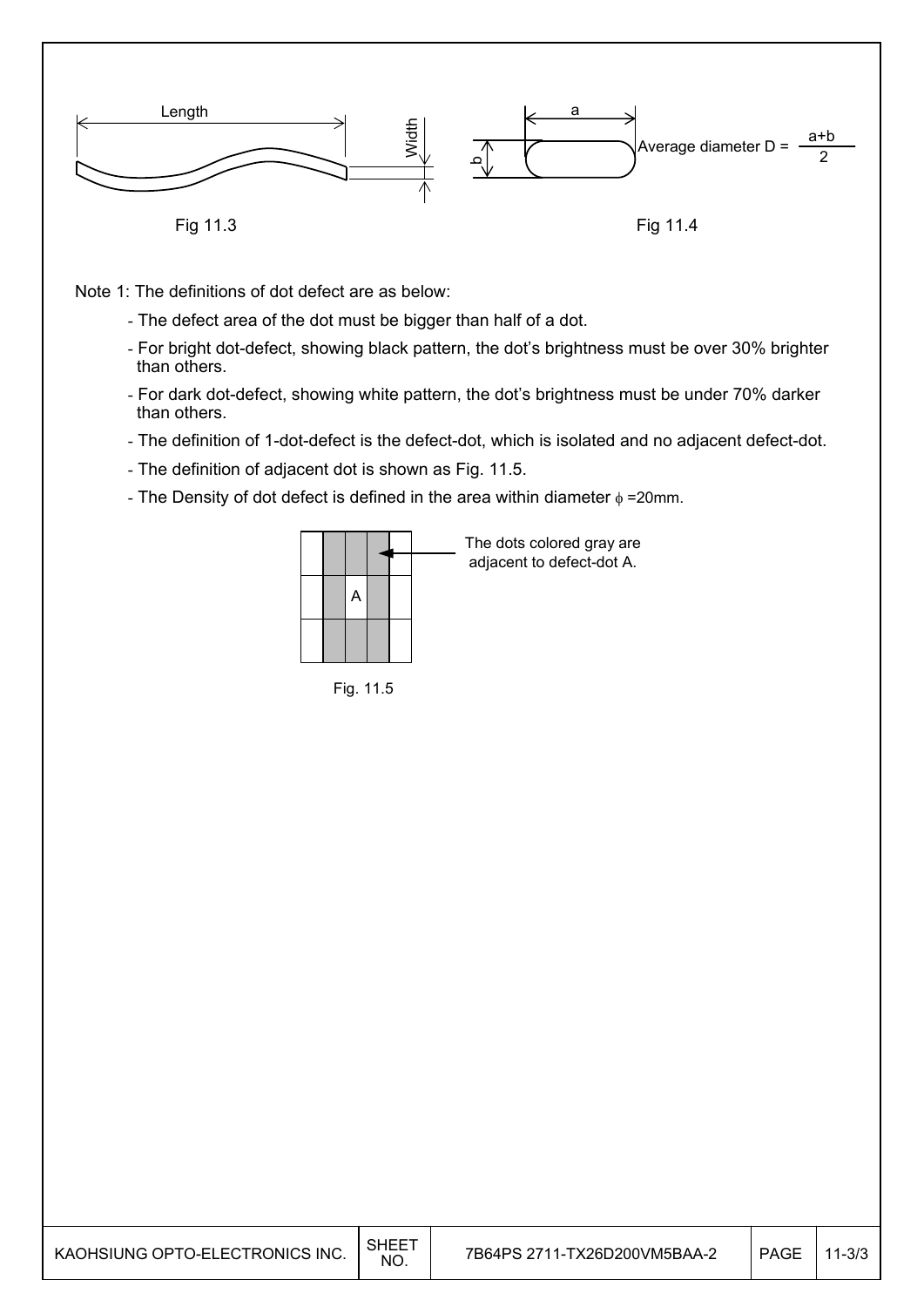## 12. PRECAUTIONS

#### 12.1 PRECAUTIONS of ESD

- 1) Before handling the display, please ensure your body has been connected to ground to avoid any damages by ESD. Also, do not touch display's interface directly when assembling.
- 2) Please remove the protection film very slowly before turning on the display to avoid generating ESD.

#### 12.2 PRECAUTIONS of HANDLING

- 1) In order to keep the appearance of display in good condition, please do not rub any surfaces of the displays by sharp tools harder than 3H, especially touch panel, metal frame and polarizer.
- 2) Please do not pile the displays in order to avoid any scars leaving on the display. In order to avoid any injuries, please pay more attention for the edges of glasses and metal frame, and wear finger cots to protect yourself and the display before working on it.
- 3) Touching the display area or the terminal pins with bare hand is prohibited. This is because it will stain the display area and cause poor insulation between terminal pins, and might affect display's electrical characteristics furthermore.
- 4) Do not use any harmful chemicals such as acetone, toluene, and isopropyl alcohol to clean display's surfaces.
- 5) Please use soft cloth or absorbent cotton with ethanol to clean the display by gently wiping. Moreover, when wiping the display, please wipe it by horizontal or vertical direction instead of circling to prevent leaving scars on the display's surface, especially polarizer.
- 6) Please wipe any unknown liquids immediately such as saliva, water or dew on the display to avoid color fading or any permanently damages.
- 7) Maximum pressure to the surface of the display must be less than  $1.96 \times 10^4$  Pa. If the area of adding pressure is less than  $1 \text{ cm}^2$ , the maximum pressure must be less than 1.96N.

### 12.3 PRECAUTIONS OF OPERATING

- 1) Please input signals and voltages to the displays according to the values defined in the section of electrical characteristics to obtain the best performance. Any voltages over than absolute maximum rating will cause permanent damages to this display. Also, any timing of the signals out of this specification would cause unexpected performance.
- 2) When the display is operating at significant low temperature, the response time will be slower than it at 25 $C^{\circ}$ . In high temperature, the color will be slightly dark and blue compared to original pattern. However, these are temperature-related phenomenon of LCD and it will not cause permanent damages to the display when used within the operating temperature.
- 3) The use of screen saver or sleep mode is recommended when static images are likely for long periods of time. This is to avoid the possibility of image sticking.
- 4) Spike noise can cause malfunction of the circuit. The recommended limitation of spike noise is no bigger than  $\pm$  100 mV.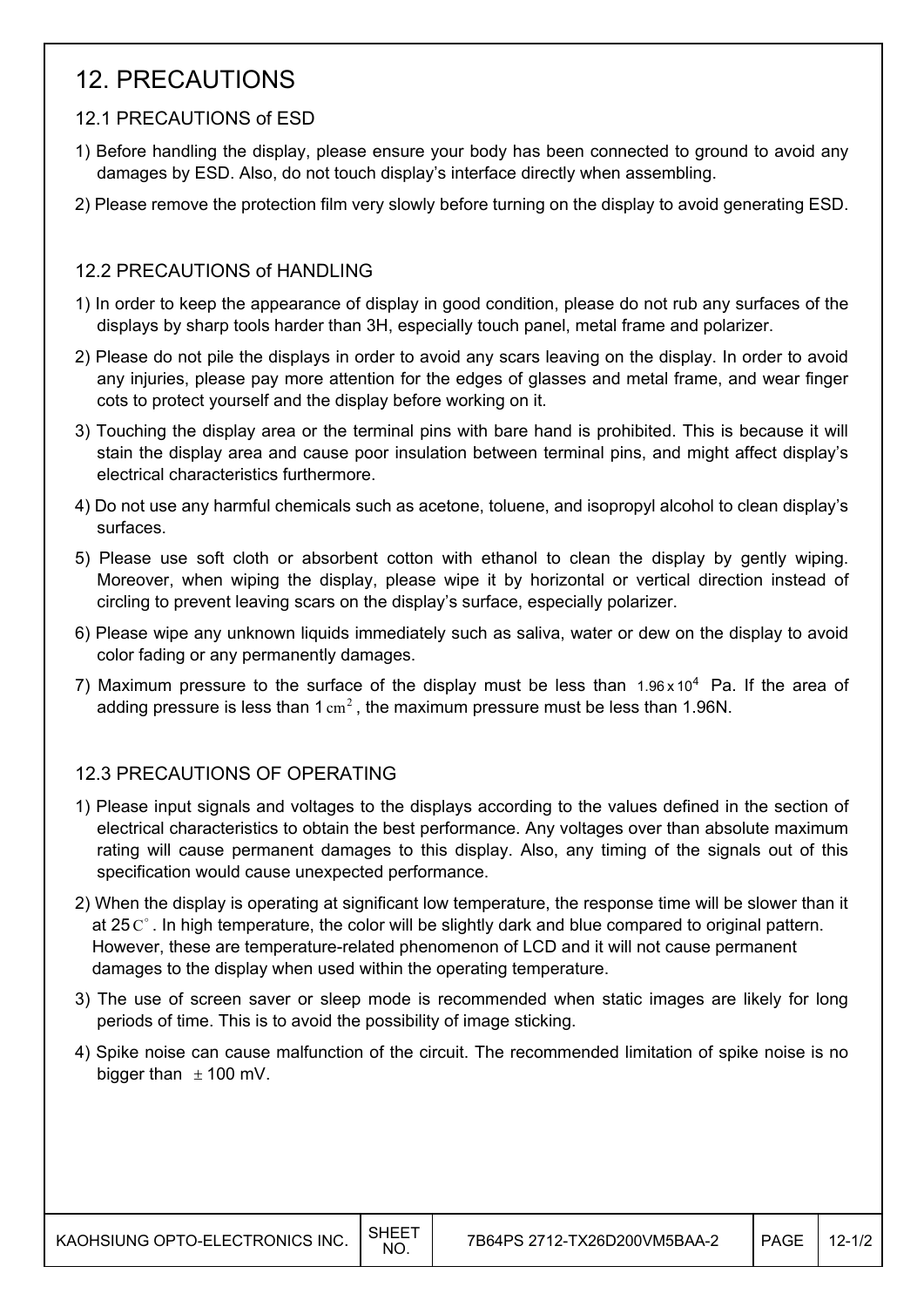#### 12.4 PRECAUTIONS of STORAGE

If the displays are going to be stored for years, please be aware the following notices.

- 1) Please store the displays in a dark room to avoid any damages from sunlight and other sources of UV light.
- 2) The recommended long term storage temperature is between 10  $\text{C}^{\circ}$  ~35  $\text{C}^{\circ}$  and 55%~75% humidity to avoid causing bubbles between polarizer and LCD glasses, and polarizer peeling from LCD glasses.
- 3) It would be better to keep the displays in the container, which is shipped from KOE, and do not unpack it.
- 4) Please do not stick any labels on the display surface for a long time, especially on the polarizer.